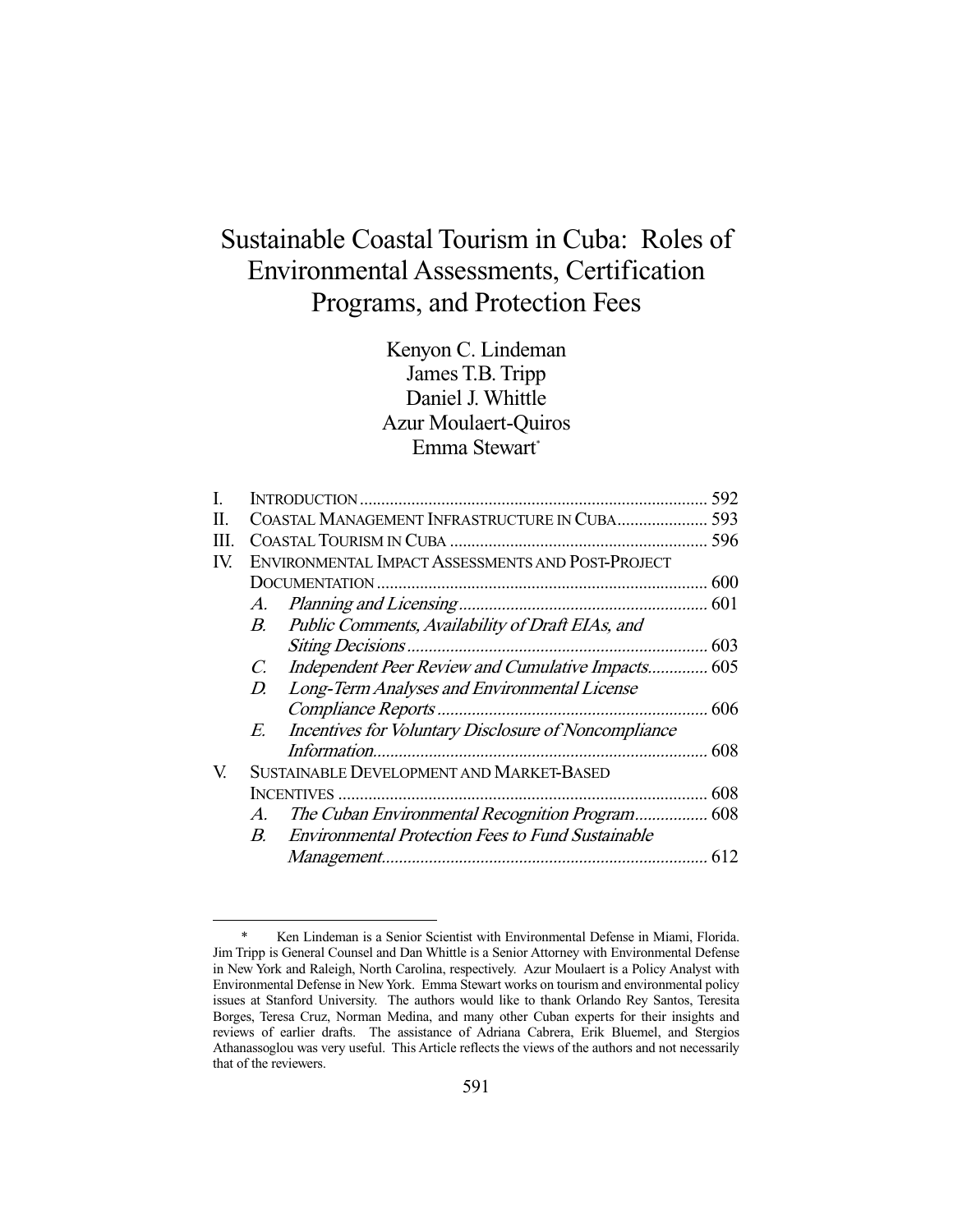| VI. CONCLUSIONS: CREATING OPPORTUNITIES FROM |  |
|----------------------------------------------|--|
|                                              |  |

#### I. INTRODUCTION

 With the largest island shelf in the Caribbean, Cuba's coastal biodiversity is unparalleled.<sup>1</sup> This fact, multiplied by potential openings to the U.S. tourism market, has created an extraordinary set of challenges and opportunities for the near-term management of Cuba's coastal resources.<sup>2</sup> The Caribbean already has the largest proportion of people employed in and Gross Domestic Product (GDP) gained from the tourism sector (25% and 30%, respectively) compared to any other region in the world.<sup>3</sup> The traditional agricultural economy of Cuba is becoming increasingly service-based with tourism as the primary source of foreign capital (e.g.,  $40\%$  of convertible currency in  $2001$ ).<sup>4</sup> This trade-off has profound environmental and socio-economic impacts that must be addressed in strategic ways to protect both the environment and long-term economic growth.

 The absence of U.S. tourism contradicts not only geography and economics, but also history. Before the Revolution in 1959, 90% of the tourism market in Cuba was from the United States.<sup>5</sup> In the forty-three year absence of this income and the subsequent loss of billions of dollars in annual Soviet financial assistance in the early 1990s, Cuba has focused on a variety of national and foreign joint ventures to build a modern tourism industry focused on Europe, Canada, and other areas, including South America and Japan.<sup>6</sup> This has resulted in construction activities that have increased the number of hotel rooms three-fold, $\alpha$  with an

 <sup>1.</sup> Vales, M. A. Alvarez et al., eds. Estudio Nacional sobre la Diversidad Biológica en la República de Cuba; PROGRAMA DE NACIONES UNIDAS PARA EL MEDIO AMBIENTE / CENTRO NACIONAL DE BIODIVERSIDAD / INSTITUTO DE ECOLOGÍA Y SISTEMÁTICA / CITMA, SPECIAL PUBLICATION, 480 (1998); see also Rodolfo Claro et al., Cuban Fisheries: Historical Trends and Current Status, in ECOLOGY OF THE MARINE FISHES OF CUBA 194, 194-98 (Rodolfo Claro et al. eds., 2001).

 <sup>2.</sup> See Oliver A. Houck, Thinking About Tomorrow: Cuba's "Alternative Model" for Sustainable Development, 16 TUL. ENVTL. L.J. 521, 527 (2003).

 <sup>3.</sup> CARIBBEAN TOURISM ORG., SUSTAINABLE TOURISM DEVELOPMENT STRATEGY AND PLAN OF ACTION FOR THE CARIBBEAN 1 (1999), *available at http://www.onecaribbean.org/* information/documentview.php?rowid=475.

<sup>4.</sup> See MARTHA HONEY, ECOTOURISM AND SUSTAINABLE DEVELOPMENT: WHO OWNS PARADISE 192-93 (1999); Anne-Marie Garcia, The Euro Circulates in Varadero, GRANMA, May 5, 2002, at 2.

 <sup>5.</sup> Miguel Alejandro Figueroa, Special Advisor to the Cuban Minister of Tourism, Briefing at Conference on Sustainable Reef Management, Cayo Coco, Cuba, Sept. 18, 2002.

<sup>6.</sup>  $Id$ ; HONEY, supra note 4, at 193.

 <sup>7. 15</sup> CUBA BUS Mar. 2001.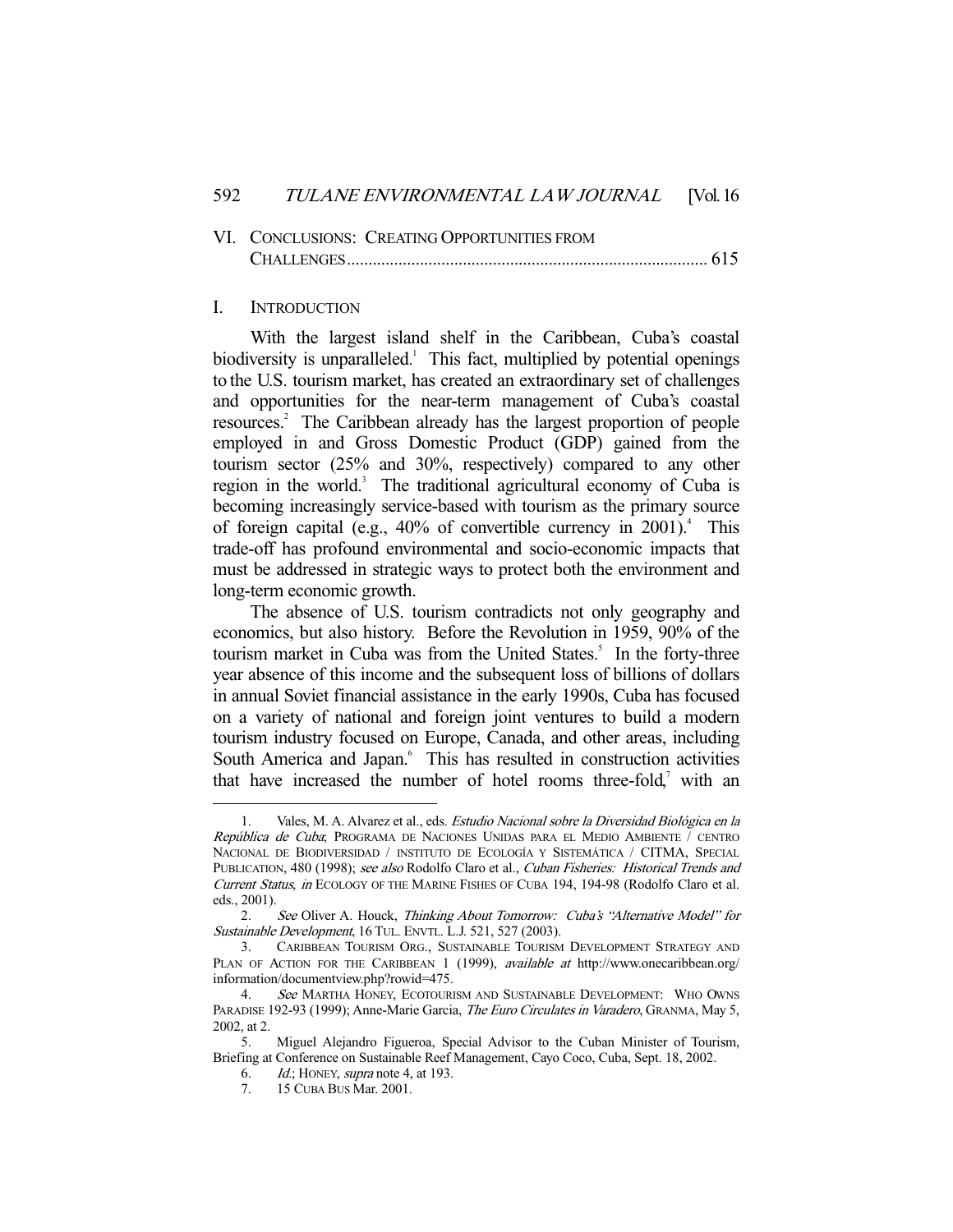additional 3000 new rooms annually in recent years.<sup>8</sup> In many Caribbean islands, tourism arrivals more than double local population sizes and exacerbate existing environmental problems.<sup>9</sup> Cuba's sheer size and its late entry into the regional tourism market, however, provide a window of opportunity to properly site pending tourist infrastructure and services. If sustainable development practices were to characterize the new Cuban coastal tourism products, the potential that other Caribbean markets would competitively adopt environmentally progressive practices may be increased.

 Although sustainable coastal development is often discussed in coastal areas worldwide, examples of real-world applications are limited. Even in those places where potentially sustainable development policies have been applied, potential long-term impacts of new development are rarely monitored or evaluated.<sup>10</sup> Further, a wide variety of effective best management practices to aid many aspects of tourism development are commonly underused, even when cost-efficient.

 Implementing best practices for sustainable coastal development requires both regulatory and market-based approaches. For example, rigorous licensing and environmental assessment protocols can foster more orderly and low-impact activities.<sup>11</sup> These regulatory approaches are complemented by private sector incentives that provide the economic rationale and the guidelines to employ best practices in the siting, construction, and operation of projects that impact coastal areas.<sup>12</sup> This Article characterizes primary attributes of Cuban tourism and focuses on several regulatory and market-based tools for sustainable development that are particularly relevant to Cuba and other developing coastal states. In particular, we focus on environmental impact assessments (EIA), sustainable certification programs, environmental protection fees, and associated opportunities that are both timely and tractable.

#### II. COASTAL MANAGEMENT INFRASTRUCTURE IN CUBA

 Since the mid-1990s, a major restructuring of the primary Cuban governmental institutions and legal instruments responsible for

 <sup>8.</sup> Figueroa, supra note 5.

 <sup>9.</sup> Alessandra Vanzella-Khouri, Implementation of the Protocol Concerning Specially Protected Areas and Wildlife (SPAW) in the Wider Caribbean Region, 30 U. MIAMI INTER-AM. L. REV. 53, 59 (1998).

<sup>10.</sup> Jeremy B.C. Jackson, Reefs Since Columbus, in 16 CORAL REEFS §§ 23-32 (1997).

<sup>11.</sup> See Oliver A. Houck, *Environmental Law in Cuba*, 16 J. LAND USE & ENVTL. L. 1, 38-47 (2000).

 <sup>12.</sup> CARIBBEAN ALLIANCE FOR SUSTAINABLE TOURISM (CAST), MANUAL DE MANEJO MEDIOAMBIENTAL PARA HOTELEROS CARIBEÑOS (1998).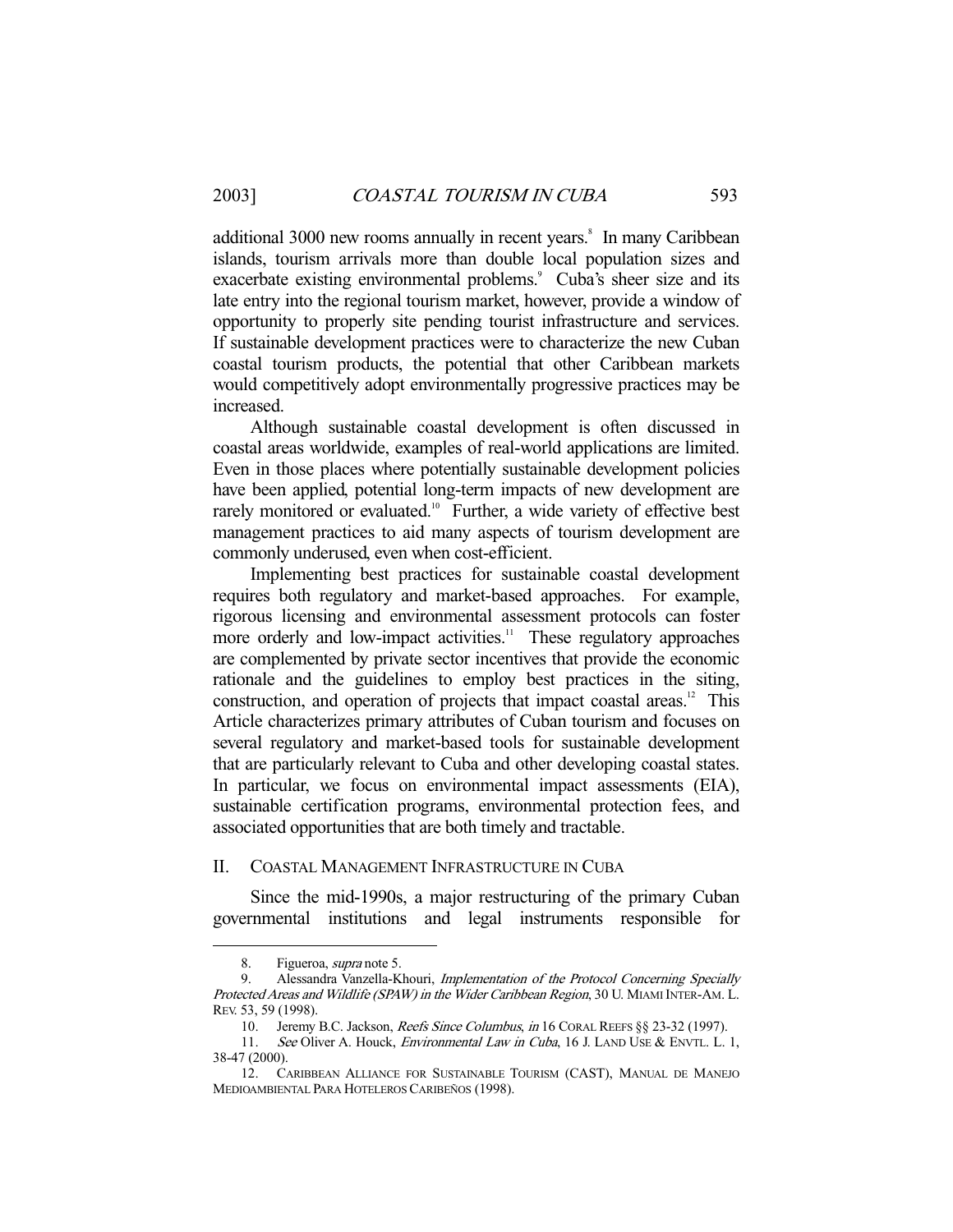environmental management has occurred.<sup>13</sup> Many aspects of this restructuring are detailed elsewhere,<sup>14</sup> but a fundamental aspect of these changes involved the development of Law No. 81, a framework environmental law, and the ascendancy of a new Cuban Environment Ministry, CITMA (Ministerio de Ciencia, Tecnología y Medio Ambiente), which provided new statutory and administrative structure to a wide array of previously disparate agencies and laws.<sup>15</sup> Subsequent to the adoption of Law No. 81, a series of decree laws and resolutions have been passed with the intent of implementing key components of Cuba's 1997 National Environmental Strategy.<sup>16</sup> Legal instruments and agencies charged with coastal management, coastal park implementation, and certification standards are emphasized here.

 Primary instruments for managing coastal development and the growth of tourism include Decree Law No. 212 on Coastal Management and Resolution No. 77/99 that establishes a licensing and EIA protocol.<sup>17</sup> Several agencies within CITMA are charged with the implementation of regulatory components of these laws, particularly the Center for Environmental Licensing and Control (CICA).<sup>18</sup> Many coastal management support tasks and research responsibilities fall within an array of additional CITMA agencies such as the Center for Environmental Information, Planning, and Education (CIGEA), and can include research centers within CITMA that were formerly components of the Cuban Academy of Sciences.<sup>19</sup> Institutions with significant coastal roles include the Institute of Oceanology (IdO) and the Center for Engineering and Environmental Management of Bays (CIMAB) within the Ministry of Transportation, which provide technical guidance to many agencies and, more recently, serve as contractors for EIAs.

 The protection of coastal biodiversity and ecosystem functioning necessary for sustainable tourism and fishing activities are fundamentally

<sup>13.</sup> See Houck, *supra* note 11, at 18-25.

<sup>14.</sup> Three surveys include: Houck, *supra* note 11, at 18-25; Rajendra Ramlogan, Protection of the Environment in Cuba: Piercing the Caribbean Iron Curtain, 29 U. MIAMI INTER-AM. L. REV. 37, 49 (1998), Matias F. Travieso-Diaz, Key Environmental Legislation for Cuba's Transition Period, 21 U. PA. J. INT'L ECON. L. 331, 386-87 (2000).

 <sup>15.</sup> Orlando Rey Santos, Reflections on the Legislative Process of the New Environmental Law, in CUBAN ENVIRONMENTAL LAW 11, 13 (Jerry Speir ed., 1999).

 <sup>16.</sup> MINISTERIO DE CIENCIA, TECNOLOGÍA Y MEDIO AMBIENTE (CITMA), NATIONAL ENVIRONMENTAL STRATEGY (2002).

<sup>17.</sup> See Houck, *supra* note 11, at 35-45.

 <sup>18.</sup> CTR. FOR INSPECTION & ENVTL. CONTROL (CICA), GUÍAS PARA LA REALIZACIÓN DE LA INSPECCIÓN AMBIENTAL ESTATAL 63 (2000).

 <sup>19.</sup> CITMA, CUBA: ENVIRONMENT AND SUSTAINABLE DEVELOPMENT 10 YEARS AFTER THE RIO DE JANEIRO SUMMIT (RIO TO 10) § 3.1 (2001); see also Houck, supra note 11, at 19.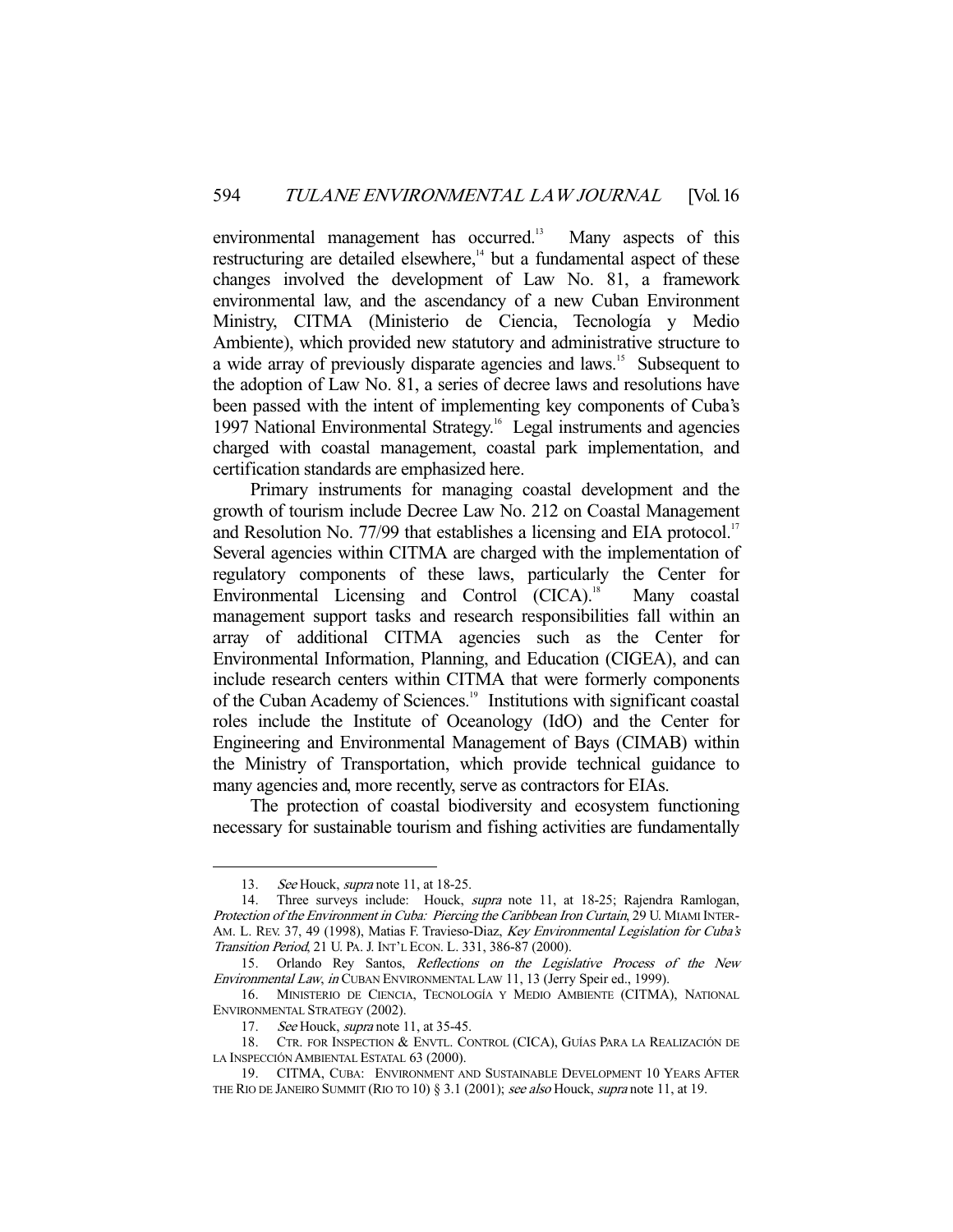administered under Decree Law No. 201 on Protected Areas and Decree Law No. 164 on Fisheries Regulations.<sup>20</sup> Decree Law No. 201 is administered by the National Center for Protected Areas (CNAP), a CITMA agency responsible for a diverse range of tasks including mapping, drafting legal proposals for new parks, developing management plans, park implementation, and long-term management.<sup>21</sup> An ambitious effort to build a network of science-based marine parks around Cuba is also underway involving several agencies. Key aspects of several marine park proposals involve the designation of areas in which all extractive activities are prohibited to rebuild fishery stocks and protect the habitats they depend on.<sup>22</sup> A variety of significant applications towards sustainable tourism and coastal land management derive from such initiatives. $23$  Fishery production issues, very important in terms of both coastal impacts and for exports to obtain foreign capital, are administered by the Ministry of Fisheries  $(MIP).<sup>24</sup>$  As necessary, agencies and councils within MIP coordinate with CITMA agencies, such as IdO and CNAP, and other entities, such as the National Oceanographic Commission.<sup>25</sup>

 In addition to coordinating actions within CITMA, there is a need to coordinate the actions of other ministries whose activities have environmental implications for coastal areas. For example, the Ministry of Economy and Planning decides many key planning and land-use issues and the Ministry of Agriculture oversees mangrove management. Furthermore, the Ministry of Tourism (MinTur) and the Ministry of Foreign Investment (MinVec) drive many coastal tourism development actions, and the Ministry of Basic Industry oversees many mining and construction activities.<sup>26</sup> The Directorate for the Environment (DMA) is the agency within CITMA charged with integrating the environmental actions of all of these ministries under the legal and policy frameworks

 <sup>20.</sup> Del Sistema Nacional de Áreas Protegidas, DECRETO-LEY NO. 201 [Decree Law of the National System of Protected Areas, DECREE LAW NO. 201] (1999) (Cuba); Reglamento de Pesca, DECRETO-LEY NO. 164 [Fishing Regulations, DECREE LAW NO. 164] (1996) (Cuba).

 <sup>21.</sup> Many terrestrial components of these parks are managed by the Empresa Nacional de la Protección de la Flora y Fauna (Flora y Fauna) of the Ministerio de Agricultura.

 <sup>22.</sup> Richard S. Appeldoorn & Kenyon C. Lindeman, A Caribbean-Wide Survey of Marine Reserves: Spatial Coverage and Attributes of Effectiveness, 14 GULF & CARIBBEAN RES. 139-140, 139-154 (2003).

 <sup>23.</sup> Paul F. J. Eagles et al., Sustainable Tourism in Protected Areas: Guidelines for Planning and Management, 8 BEST PRAC. PROTECTED AREA GUIDELINES 21 (World Comm'n on Protected Areas ed., 2002).

 <sup>24.</sup> DECRETO-LEY NO. 164.

 <sup>25.</sup> The National Oceanographic Commission is an interagency commission in Cuba that reports to the International Oceanographic Commission of UNESCO.

<sup>26.</sup> CITMA, *supra* note 19, at 17.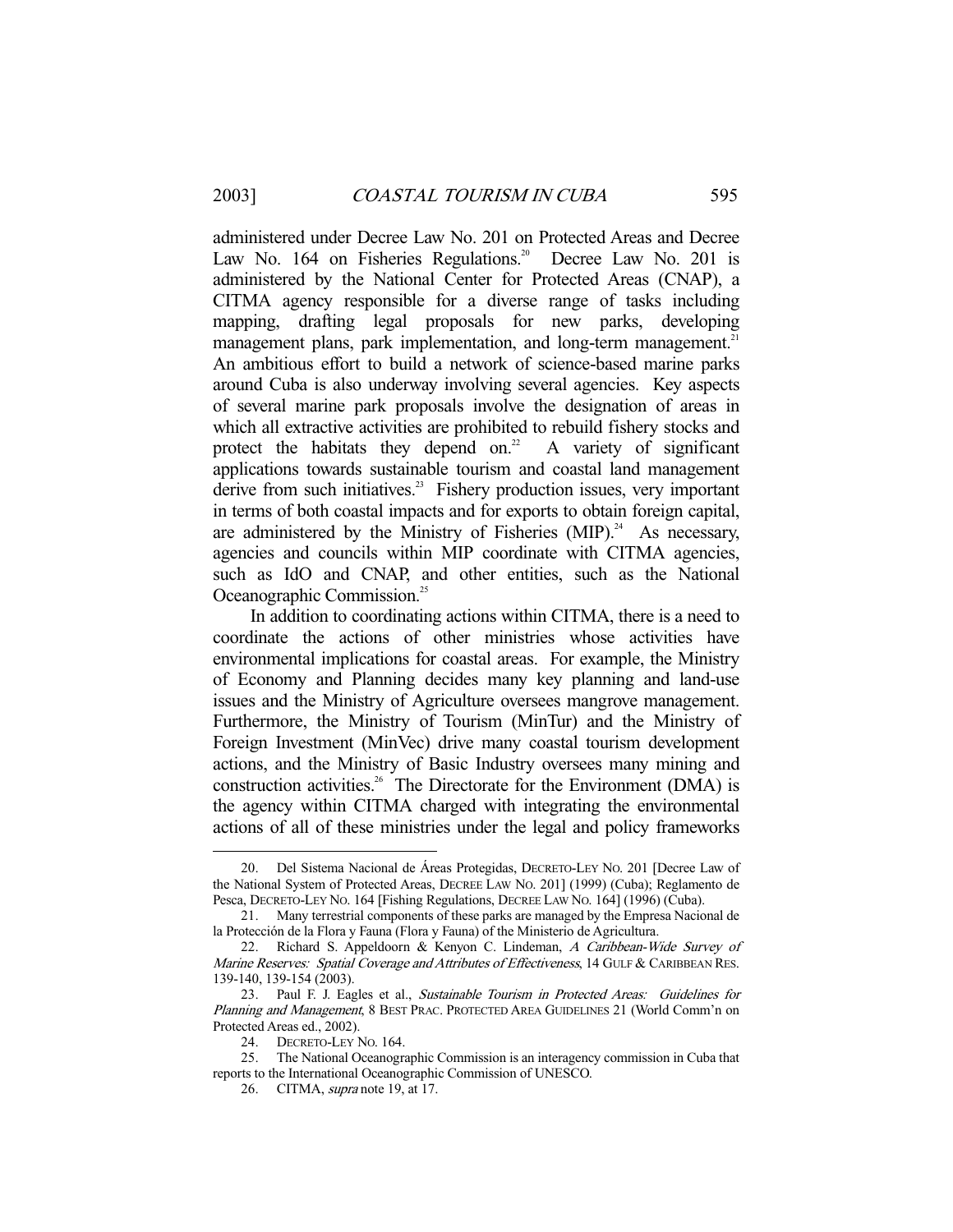dictated by Law No. 81 and the National Environmental Strategy.<sup>27</sup> DMA has an extraordinary array of responsibilities and has functioned admirably so far in balancing the many interests at play. As development pressures in Cuba expand, however, these challenges will surely multiply and DMA will require substantial resources to manage new sets of issues and to ensure that environmental concerns are well addressed by all ministries.

 Each of Cuba's fourteen provinces and the special municipality of the Isle de la Juventud has a CITMA provincial delegation with associated environmental units.<sup>28</sup> Many administrative tasks associated with coastal management decision making are driven by reports and guidance that originate from, or are delegated to, the territorial or provincial level.<sup>29</sup> The size and the internal structure differ among provinces, but a typical delegation will include sections dedicated to regulatory issues, planning, and research components.<sup>30</sup> All of these sections have additional subsections that are responsible for licensing, environmental assessments, management plan writing, and research.<sup>31</sup> Many other ministries also have provincial delegations and integrated evaluations of planning and zoning occur at territorial as well as national  $levels<sup>32</sup>$ 

#### III. COASTAL TOURISM IN CUBA

 Although not a high priority until the late 1980s and early 1990s, Cuba has mobilized a rapidly growing tourism infrastructure to accommodate increasing numbers of international visitors. This has been driven by very centralized planning and management, a willing foreign travel and tourism industry with many experienced and wellresourced investors exclusive of the United States, a wide variety of tourist offerings, and the relatively untapped coastal resources of the Caribbean's largest island. Approximately 1.8 million tourists visited Cuba in  $2001$ <sup>33</sup> A doubling of visitors is possible over five or more years

 <sup>27.</sup> Interview with Teresita Borges, Directorate of the Environment, CITMA, in Havana, Cuba (May 22, 2002).

 <sup>28.</sup> These territorial delegations of CITMA (Unidades de Medio Ambiente de las Delegaciones Territoriales) are located in each province. These teams are extremely important for the fulfillment of many CITMA licensing, planning, and impact assessment responsibilities, and often consult with provincial delegations from other ministries.

 <sup>29.</sup> Interview with Teresita Borges, supra note 27.

 <sup>30.</sup> Id.

 <sup>31.</sup> Id.

 <sup>32.</sup> Id.

 <sup>33.</sup> Interview with Norman Medina, Former Director of Development, Ministry of Tourism, in Havana, Cuba (Aug. 13, 2002).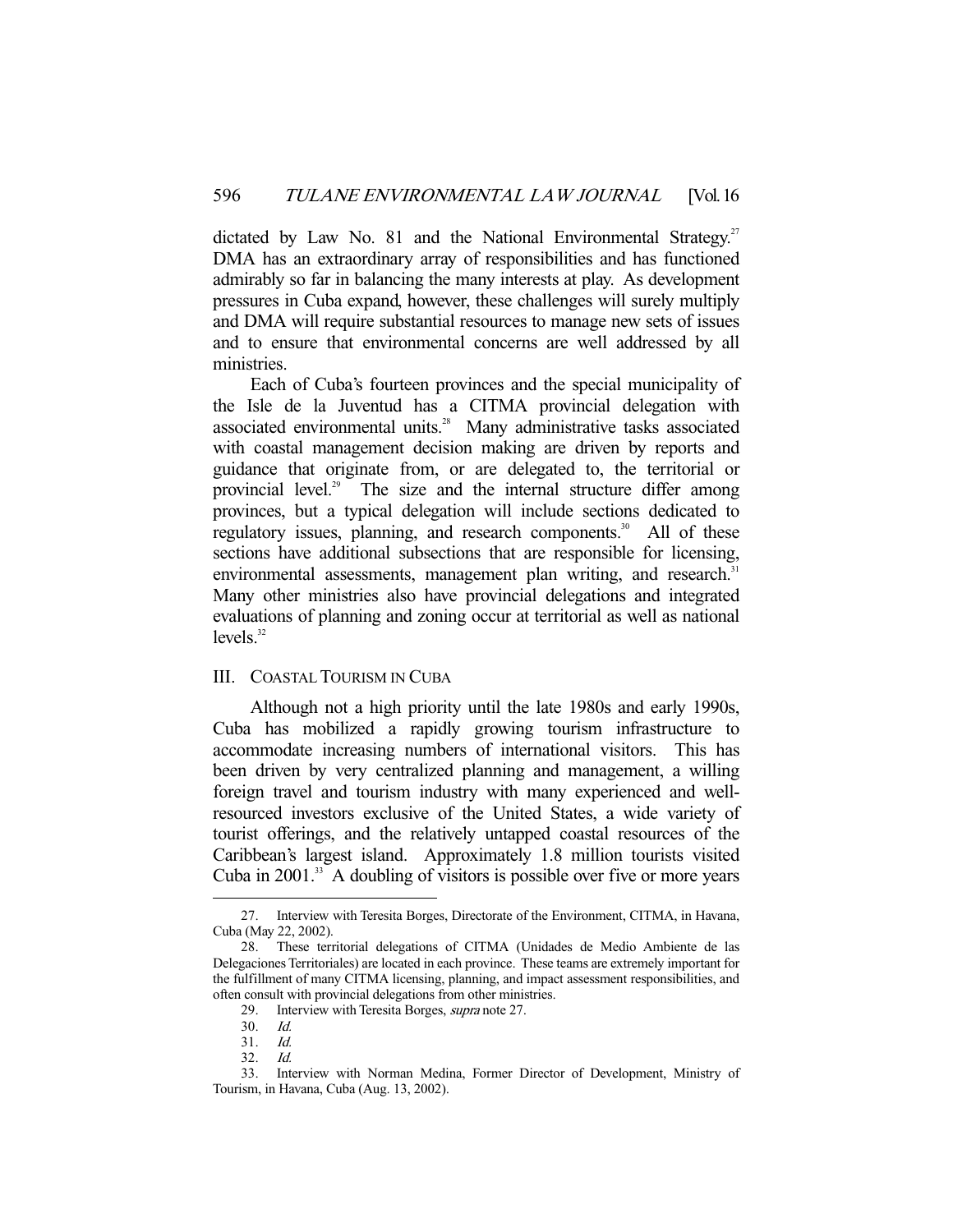depending on whether the U.S. embargo on travel and trade to the island is modified, eased, or lifted entirely.<sup>34</sup>

 When the U.S. market fully opens, the significance will echo beyond Cuba, extending across the very competitive Caribbean tourism landscape as tourism market shares may decline in other countries over the short-term. These regional effects will depend in part on the frequency with which U.S. tourists divert their travel to the once offlimits country. The high level of government commitment to developing international tourism, the well-trained work force, and the natural features of Cuba could foster repeat visits from U.S. and other travelers. While absolute numbers have and are expected to climb, Cuba has largely entered the market as an inexpensive package-tour destination.<sup>35</sup> It will take both government and industry commitment to gain higher profits per visitor with more revenues to local communities. Cuba's coastal identity could be a highlight of every tourist experience and carefully planned and regulated development will be crucial to the frequency of repeat visits.

 MinTur coordinates the majority of tourism planning and foreign investment components with associated ministries, including MinVec, the Ministry of Economy and Planning, and various agencies within CITMA.<sup>36</sup> Following a centralized approach, based in part on models from other countries such as Mexico, sixteen tourist zones around Cuba have been identified.<sup>37</sup> Of these zones, tourism development is especially targeted in eight primary areas: Havana, Varadero, North Camagüey, North Holguín, Santiago de Cuba, Cayo Coco, Costa Sur Central, Cienfuegos/Trinidad, Archipiélago de Canarreos, and Cayo Largo.<sup>38</sup> These areas, the majority of which are coastal, receive 90% of the current investments in tourism.<sup>39</sup> Much of the development pressure is for infrastructure (e.g., roads, airports) to provide ready access to formerly remote coastal tourism zones.<sup>40</sup>

 MinTur categorizes significant Cuban tourism offerings as either natural or cultural products.<sup>41</sup> Within the former, the largest investments focus on coastal areas and traditional sun-and-sand (referred to as sol y

 $34$   $1d$ 

 <sup>35.</sup> HONEY, supra note 4, at 197.

<sup>36.</sup> See id. at 193; see also Daniel J. Whittle et al., International Tourism and Protection of Cuba's Coastal and Marine Environments, 16 TUL. ENVTL. L.J. 533, 561 (2003).

<sup>37.</sup> Figueroa, *supra* note 5.

 <sup>38.</sup> Id.

 <sup>39.</sup> Id.

 <sup>40.</sup> Id.

<sup>41.</sup> Interview with Norman Medina, *supra* note 33.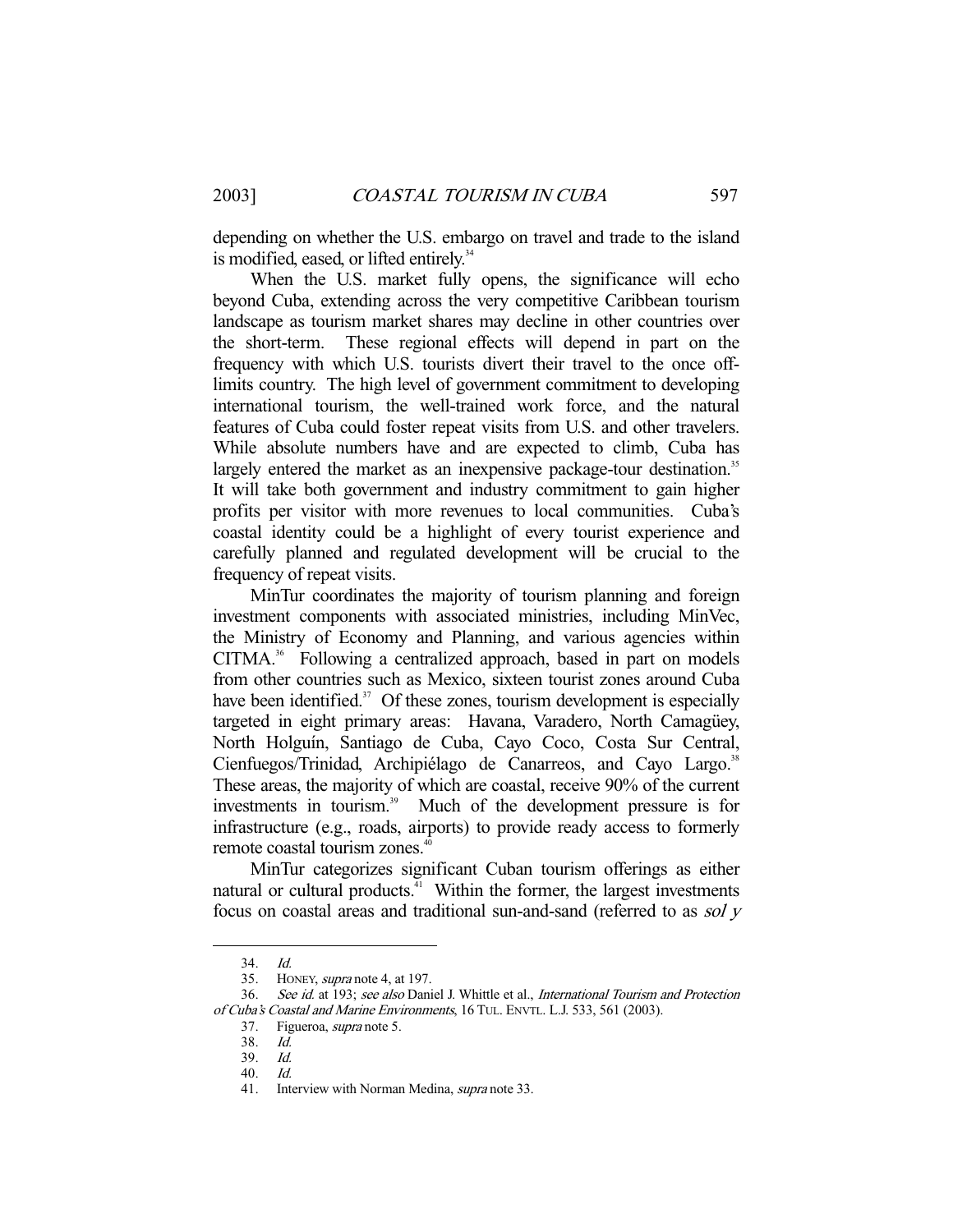$playa)$  markets.<sup>42</sup> This is reflected by the tourist zones that have received primary emphasis, both past and present.<sup> $43$ </sup> For decades, the narrow Peninsula de Hicacos, two hours east of Havana, has supported a dense array of shoreline hotels along Varadero Beach, Cuba's traditional beach destination.<sup>44</sup> Currently, the government is building new beach resort clusters within several far removed tourist zones.<sup>45</sup> For example, Cayo Coco, a large island off north-central Cuba, has been zoned completely for tourism and has a new international airport to directly service European markets.<sup>46</sup> It and the adjacent Cayo Guillermo already have approximately ten major resorts in operation.<sup>47</sup> These are primarily allinclusive resorts that are advertised as package deals in Canadian and European sun-and-sand tourism markets.<sup>48</sup> In addition, Italian cruise ships are now routinely visiting Havana and Isla de la Juventud off the southeast coast, with  $100,000$  passengers in  $2000.^{49}$  The long-term impacts of cruise ship operations on both land and aquatic resources of Cuba will intensify when the U.S. cruise ship industry descends on this untapped market.

 The hotels and associated amenities required to fully support the tourism market can be wholly national or joint-ventures with foreign entities.<sup>50</sup> A diverse array of arrangements exist among foreign interests and the government, with some foreign investor groups serving primarily in management capacities for Cuban-owned hotels and others focusing on equity with up to  $49\%$  ownership.<sup>51</sup> The Cuban government has produced English-language documents that detail the basics of some of these arrangements for potential investors.<sup>52</sup> A variety of government tourism enterprises, ultimately guided by MinTur, exist within Cuba. Cubanacan, one of the largest, is responsible for the co-management or management of over fifty hotels and two marinas, including the massive

-

49. Business Tips on Cuba (Aug. 2001), at http://www.cubatips.com.

 50. Ley de la Inversión Extranjera, LEY NO. 77 [Foreign Investment Law, LAW NO. 77] (1995) (Cuba); see also Whittle et al., supra note 36, at 560.

 51. For example, the Spanish hotel company, Sol Meliá, manages approximately 20 hotels around Cuba representing 8000 of the approximately 32,000 rooms on the island. Interview with Gabriel García, Director of Marketing, Sol Meliá Hotels, Cuba, in Havana, Cuba (Nov. 7, 2002).

 52. ROBERTO B. RIVERO, LEGAL PROFILE OF FOREIGN INVESTMENT IN CUBA: 110 QUESTIONS 69 (Eileen T. Menendez ed., 3d ed. 2001) (1995).

 <sup>42.</sup> Id.

 <sup>43.</sup> Id.

 <sup>44.</sup> Id. 45. Id.

 <sup>46.</sup> Id.

 <sup>47.</sup> Id.

 <sup>48.</sup> Id.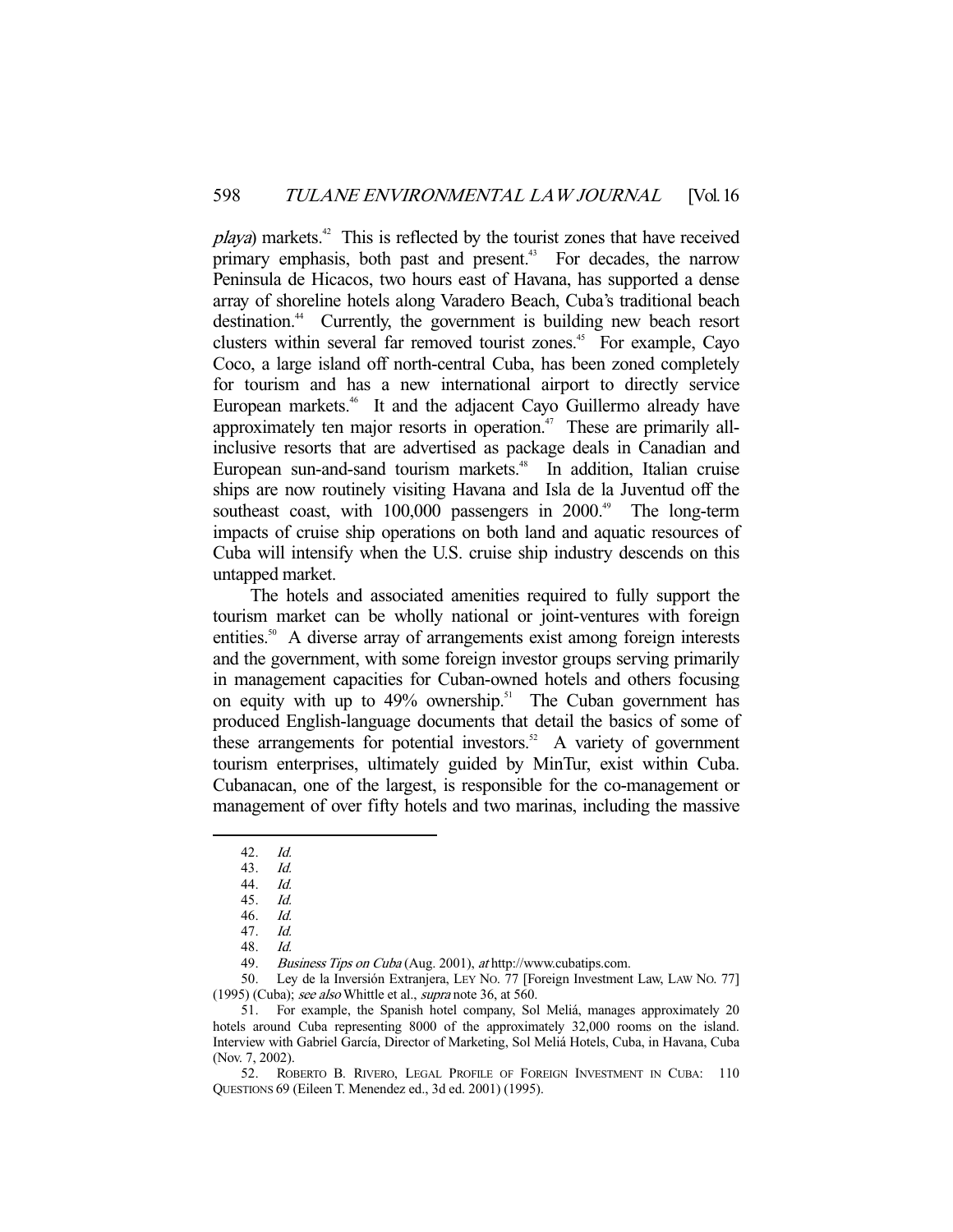Marina Hemmingway complex in western Havana.<sup>53</sup> Other enterprises have more specialized roles. For example, Gaviota, derived from the Cuban army, manages a commuter airline and Puerto Sol manages over ten marinas around the island. At all levels, tremendous amounts of guidance as well as investment opportunities are being provided by hotel and tourism companies based in Europe and Canada.

 To develop skilled management and staff for its existing and pending ventures around Cuba, MinTur has created a national system of tourism schools (Formatur) that is represented in every province and provides a comprehensive industry curriculum.<sup>54</sup> These schools train several thousand tourism and hospitality students annually and could emphasize the principles and practices of sustainable hotel management. For example, the use of Best Management Practices (BMPs) in several sectors of the Cuban tourism industry could be increased by introducing guidebooks, developed by tourism trade organizations, on sustainable hotel management.<sup>55</sup>

 In addition to numerous issues involving direct and indirect coastal impacts from the construction of these hotels, many support activities are being constructed which generate synergistic impacts upon both land and marine systems. For example, expanded marina facilities will be needed, particularly if the massive population of recreational boats in Florida gain access to Cuban waters. Currently, tourism enterprises in Cuba are more focused on diving-based tourism, a lucrative component of package tours, than fishing. In contrast, the majority of marine boaters from the southeast United States will probably be focused on both recreational fishing and diving, and will expect more navigational access for fishing than the current Cuban dive boat fleet. However, both pursuits will require sizable marinas that impact large coastal landscapes. Golf courses, which also introduce major changes to coastal landscapes, water supplies, and coastal run-off, are another new focus of Cuban tourism expansion.<sup>56</sup> Research in MinTur has identified the current ratio of 1 golf course for every 40,000 hotel rooms as a weakness in Cuban tourism marketing.<sup>57</sup> Because the ratio elsewhere in the Caribbean is 1 course for every 2000 rooms, the Cuban government is mobilizing to significantly

 <sup>53.</sup> Cubanacan is the only Grupo Hotelero that provides a manual for environmental management (Como hacer verdes nuestros hoteles). Interview with Reemberto Abrahantes, Room Division Manager, Melia Varadero, Cuba, in Varadero, Cuba (July 7, 2002).

<sup>54.</sup> Interview with Norman Medina, *supra* note 33.

<sup>55.</sup> CAST, *supra* note 12.

 <sup>56.</sup> Figueroa, supra note 5.

 <sup>57.</sup> Id.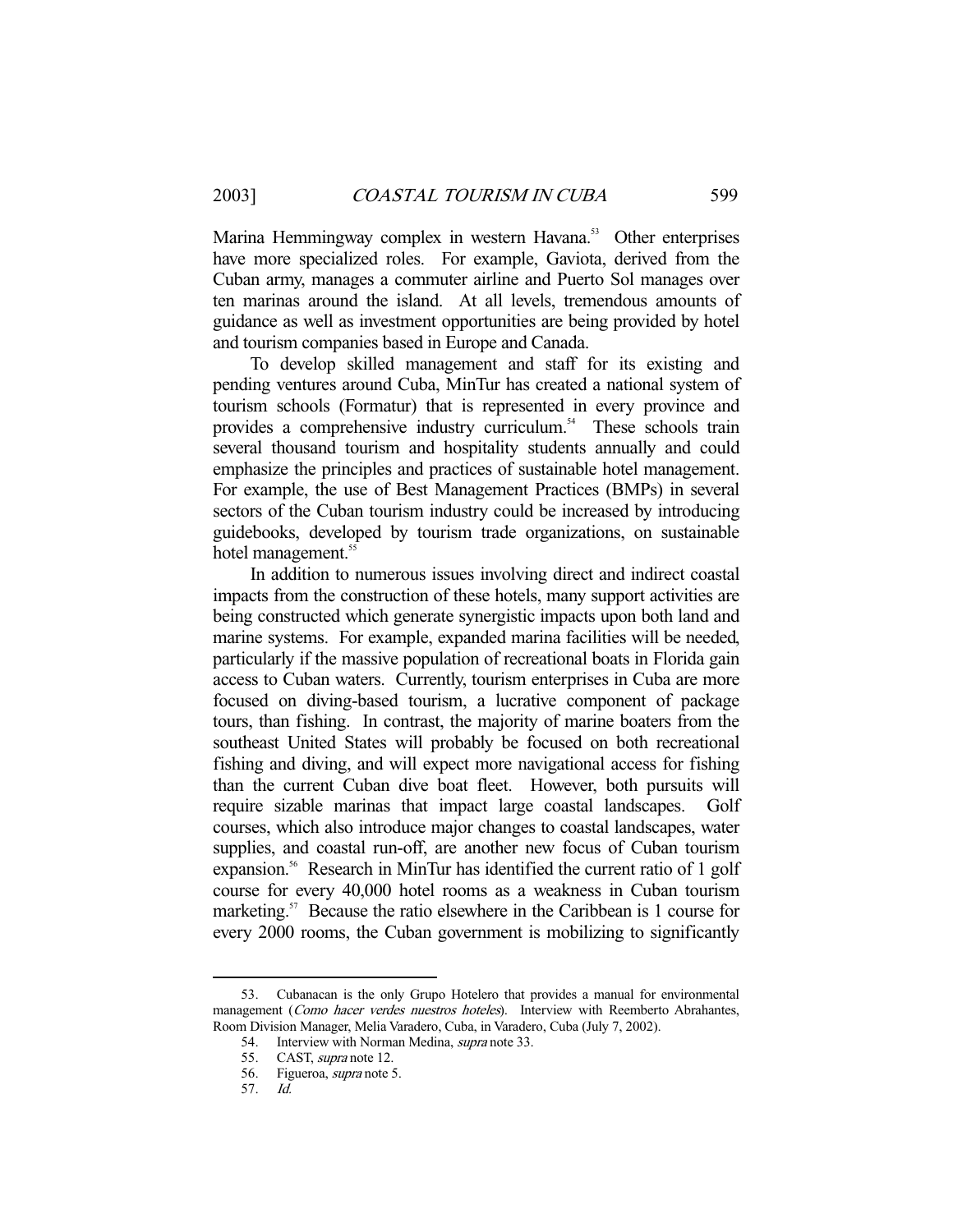expand its network of golfing facilities and is in the process of building 5-6 new courses over the next four years.<sup>58</sup>

 CITMA is promoting the use of BMPs in hotels and other tourist support facilities through its environmental recognition program, ISO 14000 certifications, and other means. If properly implemented, BMPs optimize water and energy use, waste disposal, and other aspects of coastal construction and operations.<sup>59</sup> However, BMPs for hotels, marinas, dive-operations, golf courses, and associated amenities supporting large-scale tourism are alone insufficient to protect coastal environments.<sup>60</sup> Long-term benefits from BMP usage will best be realized when coupled with conservative land-use planning and regulatory oversight.

## IV. ENVIRONMENTAL IMPACT ASSESSMENTS AND POST-PROJECT **DOCUMENTATION**

 Two major factors influencing the long-term sustainability of coastal development projects are the siting and impact assessment of proposed coastal construction projects, and subsequent compliance with environmental license conditions. Central to these permitting processes, the subsequent monitoring of operations, and the administrative record, is the EIA process. The EIA is a detailed examination and description of the potential environmental impacts of a proposed construction project or activity.61 It includes an examination of alternatives to the proposal and identifies measures to avoid or mitigate environmental impacts associated with the project. $62$  Ultimately, the EIA is intended to guide final decisions on whether to grant or deny environmental licenses.<sup>63</sup> The administrative role and required content of EIAs differ markedly among countries. Cuban EIAs appear more akin in scope and detail to U.S. environmental impact statements (EIS) than to the less thorough environmental assessment (EA). In Cuba, approximately one-third of the proposals to CICA are determined to require  $E\text{IAs}^{64}$ . The following sections are not intended to provide a comprehensive summary of the still-evolving Cuban EIA process and the various components within.

 <sup>58.</sup> Id.

 <sup>59.</sup> ELIZABETH HALPENNY, MARINE ECOTOURISM: IMPACTS, INTERNATIONAL GUIDELINES AND BEST PRACTICE CASE STUDIES 45-47 (The Int'l Ecotourism Soc'y ed., 2001).

 <sup>60.</sup> Id.

 <sup>61.</sup> See Houck, supra note 11, at 25-26.

 <sup>62.</sup> Id. at 34-35.

 <sup>63.</sup> See id. at 26.

 <sup>64.</sup> Interview with Carlos Alvarez, Attorney, CICA, in Havana, Cuba (Aug. 2002).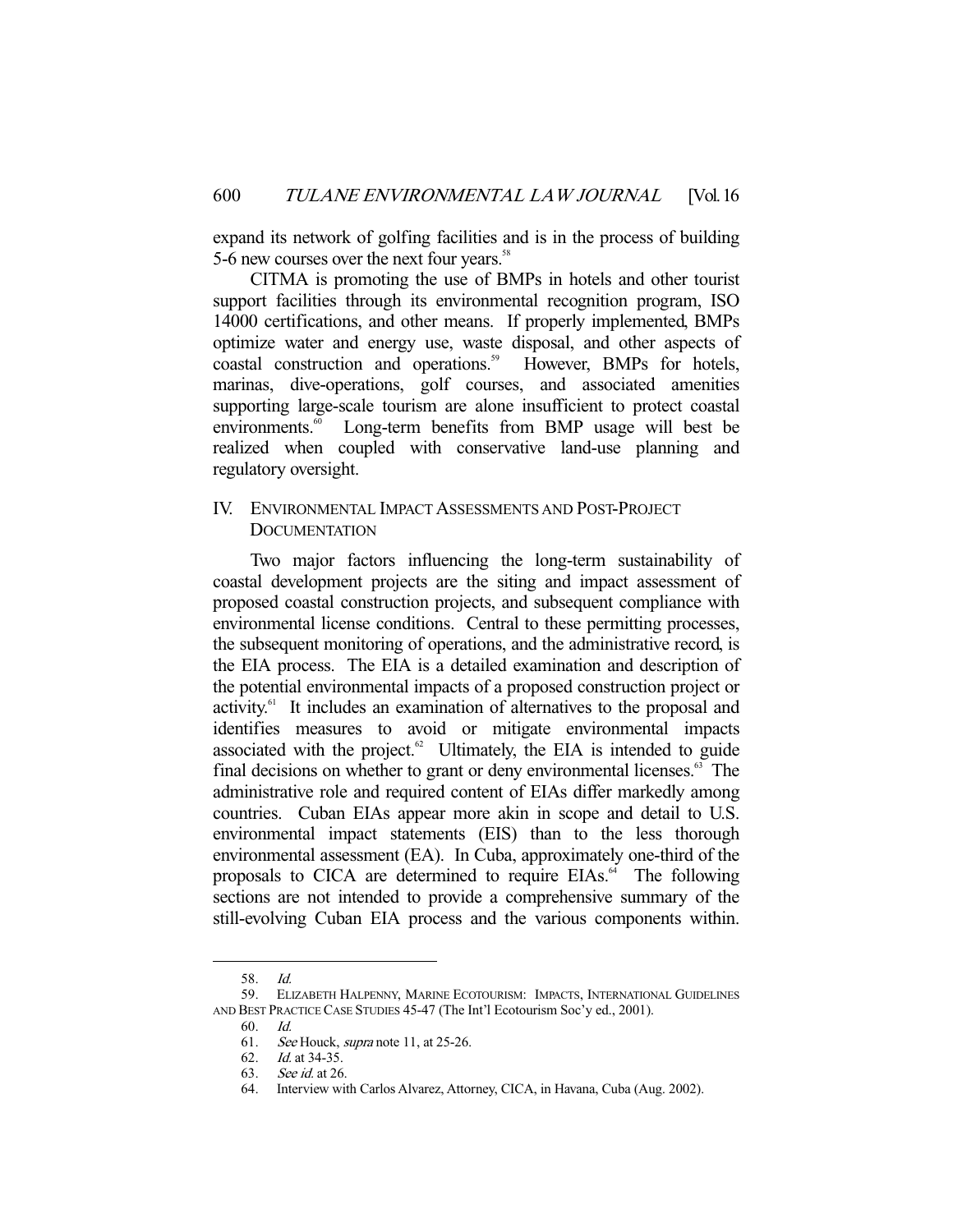Instead, these sections highlight important process steps and suggest ideas that may foster more sustainable projects.<sup>65</sup>

## A. Planning and Licensing

 The environmental assessment process begins from the original vision of planners, developers, or conservationists, through steps that include land-use planning, zoning, the project permitting process, construction, and subsequent monitoring of operations.<sup>66</sup> If the project is to be financed in part by foreign money, then the process also begins with negotiations over the proposed foreign investment.<sup> $67$ </sup> Regardless of the perspective that dominates, complex administrative attributes are associated with all stages in the life cycle of a major coastal facility.<sup>68</sup> In Cuba, planning and land-use decision making are highly centralized and integrated with annual economic planning.<sup>69</sup> The planning process, spearheaded by the Ministry of Economy and Planning, is complex and involves several other ministries at the national and provincial level working to develop macrolocalization and microlocalization documents.<sup>70</sup> Specific land-use decisions are made within the context of existing territorial plans that may also reflect components of tourism development plans.71 Currently, many projects with the most significant long-term impacts on coastal environments are associated with massive resorts and associated amenities such as marinas or adjacent shopping complexes.<sup>72</sup> Because the framework provided by Law No. 81 is only six years old and key legal instruments for coastal protection (Decree Law No. 212) are even more recent, the protocols for this process have undergone continuous and considerable recent evolution.

 With the economic pressure for coastal development, environmental licensing activities (the granting of construction and operating permits) conducted through CICA at provincial and national levels are increasingly important and are central to achieving the country's vision of sustainable tourism. The licensing process is guided in large part by

 <sup>65.</sup> For more details on licensing processes, see Houck, supra note 11, at 57.

 <sup>66.</sup> Reglamento del Proceso de Evaluación de Impacto Ambiental, RESOLUCIÓN NO. 77/99 [Environmental Impact Assessment Regulations, RESOLUTION NO. 77/99] (1999) (Cuba).

 <sup>67.</sup> Houck, supra note 11, at 30.

 <sup>68.</sup> CTR. FOR INSPECTION & ENVTL. CONTROL (CICA), GUÍAS PARA LA REALIZACIÓN DE LAS SOLICITUDES DE LICENCIA AMBIENTAL Y LOS ESTUDIOS DE IMPACTO AMBIENTAL 70 (2001).

 <sup>69.</sup> Houck, supra note 11, at 19.

<sup>70.</sup> Id.; see also Whittle et al., supra note 36, at 573.

 <sup>71.</sup> Interview with Teresita Borges, supra note 27.

<sup>72.</sup> See Houck, supra note 11, at 42.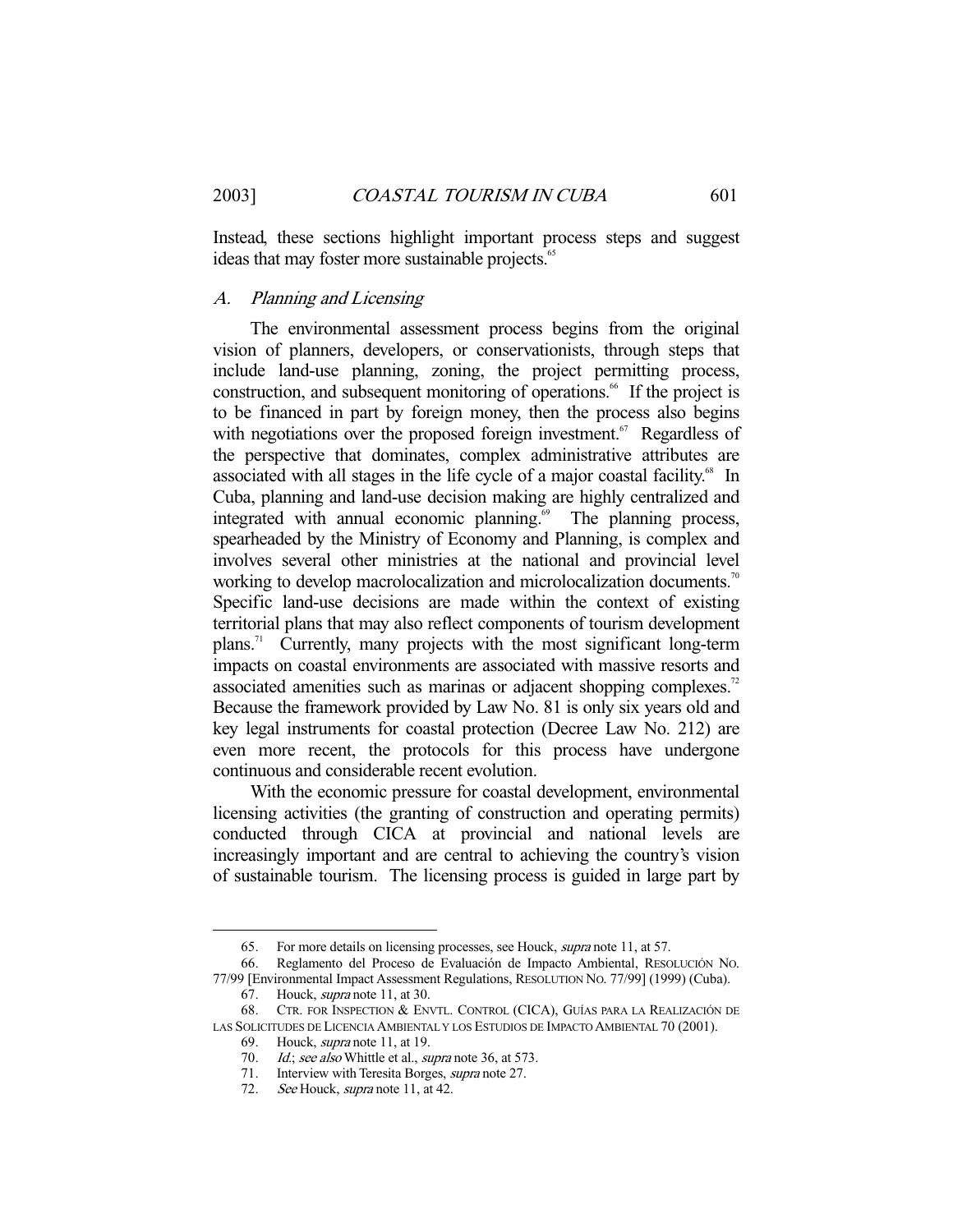Resolution No. 77/99 and implementing guidelines issued by CICA.<sup>73</sup> The process contains procedural similarities to other countries, such as detailed applications and subsequent EIAs, but there are fundamental differences that reflect a greater emphasis on top-down planning at the national level.<sup>74</sup> Importantly, based on centralized planning in Havana, decisions about the siting of hotels, related tourist facilities, and amenities servicing those facilities are often formulated prior to the environmental license application and initiation of the EIA process.<sup>75</sup> In fact, the first stage of analysis is done at the investment stage, prior to acceptance of the solicitation by MinVec.<sup>76</sup> This sequence deprives planners of much needed environmental information at early stages and may increase the likelihood that projects will be located in environmentally sensitive areas.<sup>77</sup>

 New construction in Cuba has greatly accelerated over the last five years, as evidenced by the demand for environmental licenses. The rate of permit applications to CICA from both national and foreign investors tripled from 1997 to 2000.<sup>78</sup> In 2000, although 736 out of 748 license requests were granted, many projects were substantially modified to require that measures be taken to avoid or mitigate environmental impacts.79 This general ratio is not substantially different from permit applications for coastal construction projects filed under various U.S. federal and state statutes.<sup>80</sup> Environmental licensing is an especially effective tool for controlling or influencing the nature of development along Cuba's coastlines. CITMA has the legal authority to require that projects be modified to eliminate or reduce environmental impacts and may even veto projects that it believes are environmentally unsuitable.<sup>81</sup>

- 78. CITMA, *supra* note 19, at 12.
- 79. Id.

 <sup>73.</sup> Reglamento del Proceso de Evaluación de Impacto Ambiental, RESOLUCIÓN NO. 77/99 [Environmental Impact Assessment Regulations, RESOLUTION NO. 77/99] (1999) (Cuba).

<sup>74.</sup> CICA, supra note 18, at 21-29; see also Houck, supra note 11, at 25-35.

<sup>75.</sup> Interview with Teresita Borges, supra note 27.

 <sup>76.</sup> MinVec now provides potential investors the 'Guía de aspectos ambientales para la elaboración de las solicitudes de inversiones extranjeras,' a newly formalized list of information required by CITMA prior to the EIA. This helps the investor to understand what will be assessed, a step that aims to prevent the halting of investments mid-process due to environmental considerations. According to chapter XVI in Law 77 on Foreign Investment, MinVec submits investment proposals to CITMA at their discretion, placing a great detail of responsibility on a ministry without scientific or technical criteria. In reality, some consultations do occur, but typically only for those investments with the greatest environmental impact.<br>77. Whittle et al, *supra* note 36, at 585.

Whittle et al, *supra* note 36, at 585.

 <sup>80.</sup> Interview with Andy Mager, Director, Habitat Conservation Program, National Marine Fisheries Service, Southeast Region, in St. Petersburg, Fla. (Sept. 1998).

 <sup>81.</sup> See Ley del Medio Ambiente, LEY. NO. 81 [Environmental Law, LAW NO. 81], art. 26 (1996) (Cuba), translated in CUBAN ENVIRONMENTAL LAW, supra note 15, at 21; Reglamento del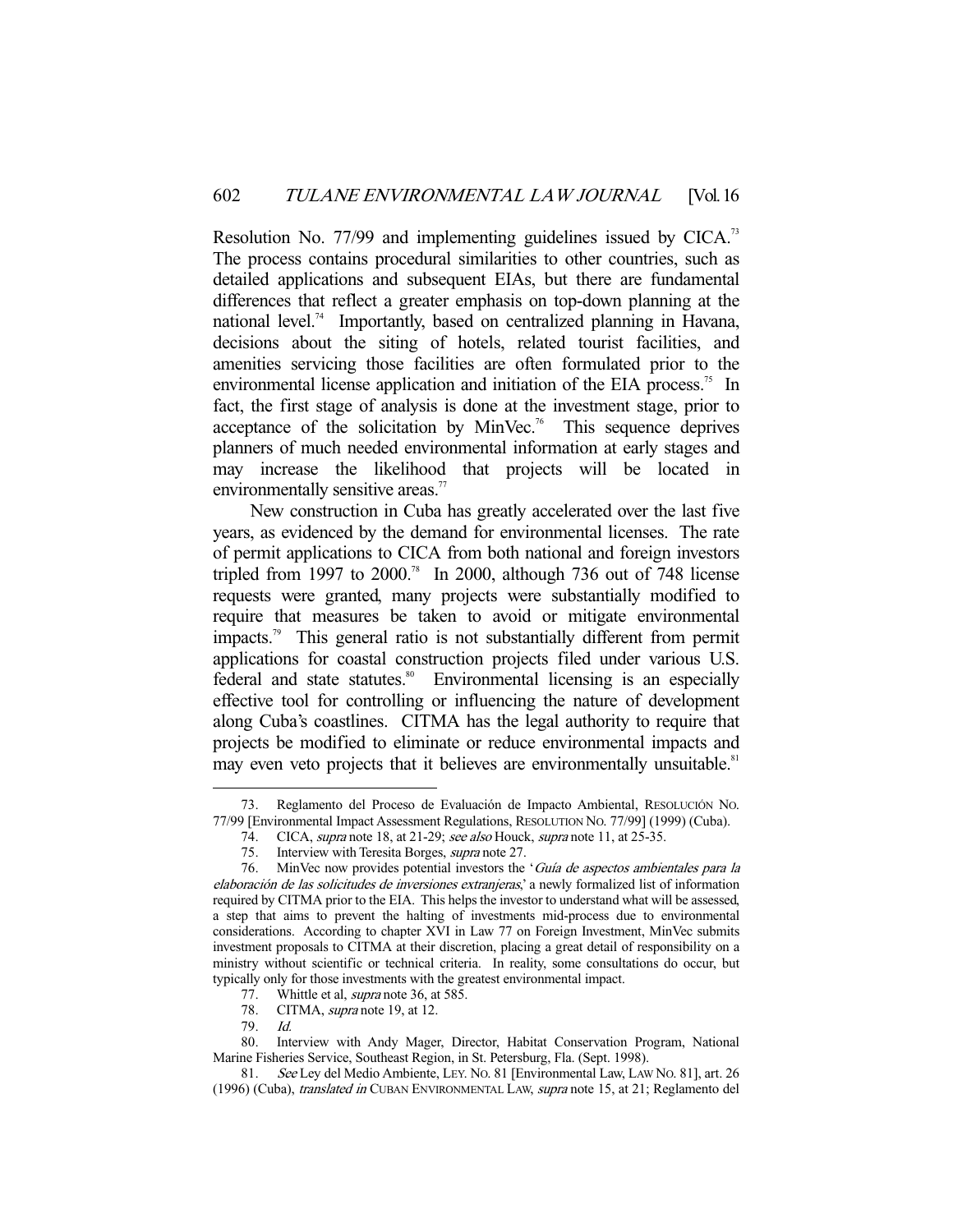The key will be for CITMA to develop and retain the political muscle that will be required to make tough licensing decisions as the demand for coastal development intensifies.

#### B. Public Comments, Availability of Draft EIAs, and Siting Decisions

 Law No. 81 provides for public participation in environmental  $affairs<sup>82</sup>$  For this purpose, the public could include nongovernmental organizations, associations of scientists, research institutes, and citizens, individually or in groups. An informed and participatory public certainly can help protect natural resources and support compliance with license conditions. Some mechanisms to promote and achieve public participation are already in place under current policies. For example, information on pending projects is sometimes provided to local neighborhoods or communities through local peoples councils or municipal assemblies.<sup>83</sup> However, for the most part, agencies have not yet finalized methodologies for systematically consulting the public about proposed projects and, consequently, the opportunities for public comments that can directly modify project design early in the decisionmaking process are limited.<sup>84</sup> Importantly, Law No. 81 may provide a basis for litigation to stop objectionable projects, though Cuba does not yet have administrative or civil procedures in place to accommodate such private causes of action.<sup>85</sup> The potential development of such precedents will be complex and their results will be critical to many aspects of longterm environmental management in Cuba.

 Public participation in environmental decision making, as envisioned by Law No. 81, is new terrain in Cuba. As CICA develops its public participation methodologies, one strategy to expand public involvement would be to provide specific entities or individuals with notice of draft EIAs and draft environmental licenses before issuance of final and approved licenses, followed by subsequent release to a broader audience. Those entities or individuals could be offered an opportunity to review the draft EIA or license and to provide comments on the alternatives and possible conditions. The distribution of draft licenses or EIAs, which is required in the United States and many other countries, is

Proceso de Evaluación de Impacto Ambiental, RESOLUCIÓN NO. 77/99 [Environmental Impact Assessment Regulations, RESOLUTION NO. 77/99 (1999) (Cuba).

 <sup>82.</sup> LEY NO. 81, arts. 4(e), (k), (l), (m), 9(c), (d).

 <sup>83.</sup> Interview with Candice Kanepa, Inspector, CICA, in Havana, Cuba (Feb. 14, 2003).

<sup>84.</sup> Id. CICA is in the process of developing methodologies for public consultations within the EIA process.

<sup>85.</sup> See Houck, supra note 11, at 37.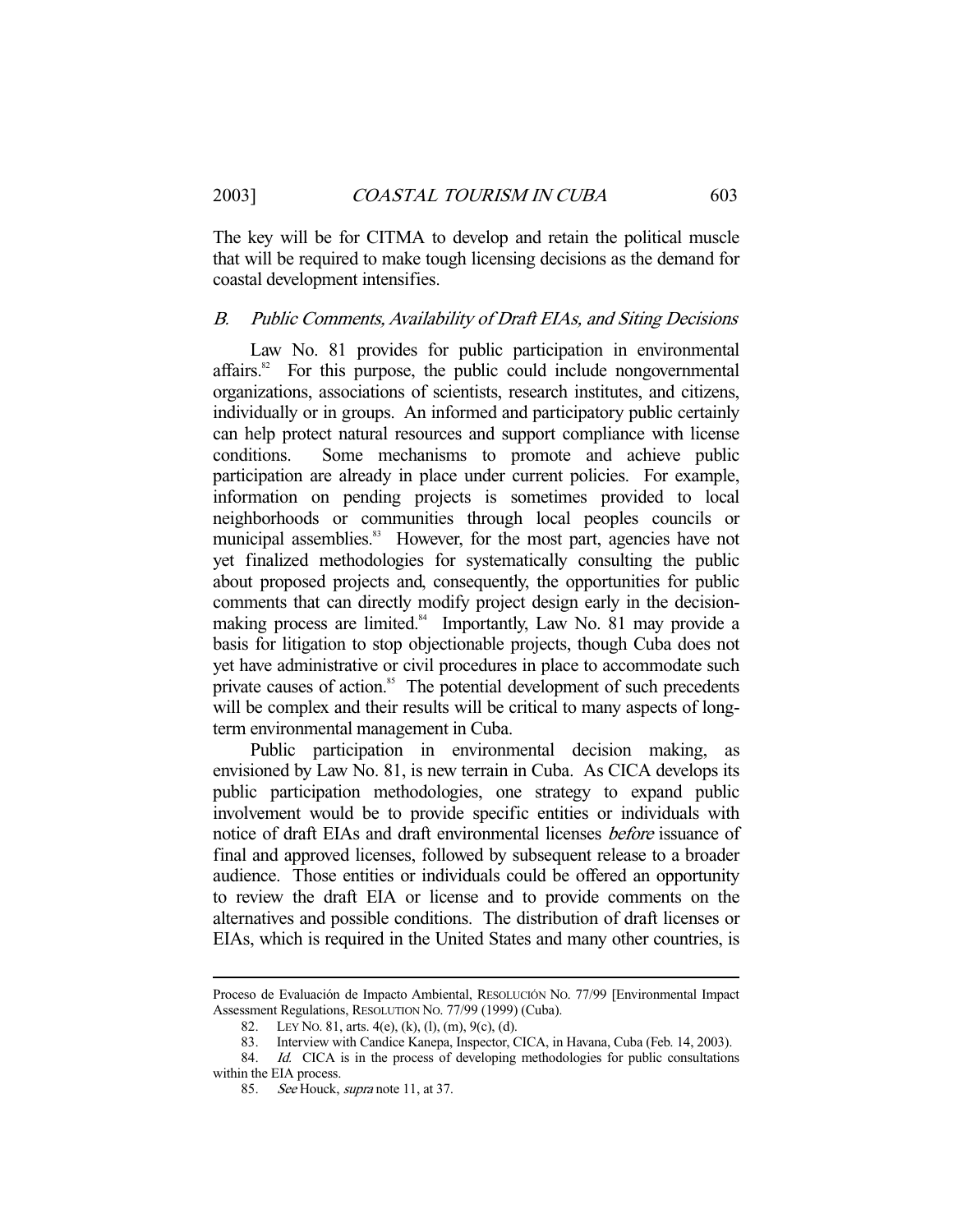currently not required in Cuba.<sup>86</sup> Involving interested stakeholders and other members of the public at this stage (or ideally even earlier with a scoping process) would greatly facilitate new levels of community involvement, enhanced project design, and community buy-in in a manner that need not disrupt or encumber the licensing process. Ultimately, the entire process, from planning to post-construction monitoring, could be informed and enhanced by the availability of drafts of key documents to the public.

 Public participation can also be enhanced, and licensee accountability increased, if licensee compliance reports and CICA inspection reports were made available for inspection by groups or citizens outside of the ministry. If cost of duplication and publication is an issue, CITMA could make copies available for inspection at the appropriate provincial delegation and other public libraries and buildings within the affected municipality. Since the number of groups or individuals who may have the time and/or resources to review environmental documents and comment in a useful and informed manner may be small, CITMA could designate specific outside entities to engage in independent peer review of these processes.

 To further the goals of information disclosure and public participation, it would be useful for CICA, the Institute of Physical Planning, or other pertinent agencies to produce a written record of each major siting decision. The record would explain how the siting of a facility complies with all provisions of Decree Law No. 212, Resolution No. 77/99, and other relevant laws, decree laws, and resolutions relating to the siting. It would be especially helpful to chronicle CITMA's role in consulting with planners on zoning and siting decisions for specific projects and to note whether and the extent to which CITMA's recommendations were followed. $87$  While the siting of the facility would not be subject to further impact analysis in the EIA process, it would also be useful to include this record of facility siting in any EIA document. In this manner, the agencies responsible for making siting decisions, as well as the business seeking a site, would know up front that those decisions would be available for broader scrutiny (a "deterrent policy" for ramming a project through). Broader public oversight should encourage planners and developers to take greater care in locating construction projects in or near environmentally sensitive areas. This requirement for a record or

 <sup>86.</sup> See id.

 <sup>87.</sup> Law No. 81 directs the Ministry of Economics and Planning to work with CITMA and others to ensure that zoning is consistent with environmental protection. Decree Law No. 212 also directs that CITMA be consulted in microlocalization approvals for specific projects.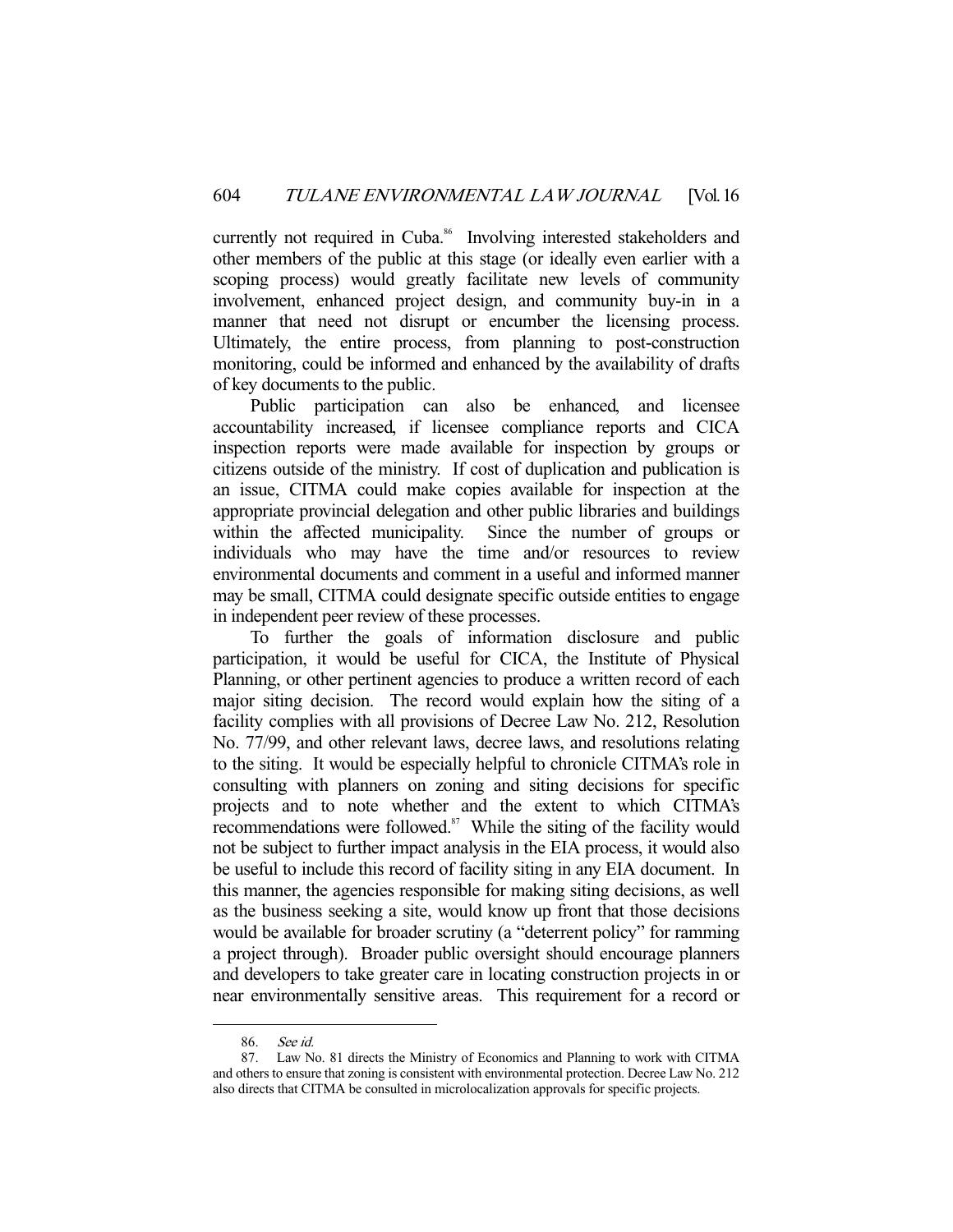statement of a major siting decision should apply, not only to hotels, but to all significant construction projects involving roadways and associated tourism infrastructure.

 Following construction of a facility, the applicant for siting approval should be expected to submit to the appropriate ministries a siting compliance report showing that the design and layout of the facility and associated parking, roadways, and waste operations comply with siting conditions and, if not, what specific mitigation or corrective actions have or will be taken. Commencement of operations at a new facility should be contingent upon the submission and approval of this type of compliance report. In a more protective mode, the date of the first CICA inspection could be moved forward to the stage prior to granting the work license. This means that if the facility fails to comply with its initial plan (as laid out in the original environmental license), the other ministries would not foster the approval process until CICA is satisfied.

#### C. Independent Peer Review and Cumulative Impacts

 A systemic problem exists within EIA protocols in most countries: peer review of the document's conclusions may not occur, or if it does, it is often not independent.<sup>88</sup> This can cascade into a variety of potential misinterpretations of the long-term impacts of diverse projects.<sup>89</sup> For example, in EAs and EISs in the United States, large projects are often treated as occurring in a vacuum: a dozen other anthropogenic stressors may be co-occurring spatially and temporally, but the document does not address synergistic negative interactions between the proposed project and a wide array of other impacts.<sup>90</sup> When peer review is truly independent and objective, the expert reviewer has no personal or institutional connection to the issuance of the permit and, as such, is without constraint in the review of the project's impacts. Under such conditions, fresh eyes are brought to the editing process and fully objective analyses of impact cascades, useful project alternatives, mitigation, or modifications may be fostered.

 <sup>88.</sup> See William A. Tilleman, Public Participation in the Environmental Impact Assessment Process: A Comparative Study of Impact Assessment in Canada, the United States, and the European Community, 33 COLUM. J. TRANSNAT'L L. 337, 382-84 (1995).

<sup>89.</sup> William E. Odum, *Environmental Degradation and the Tyranny of Small Decisions*, 32 BIOSCIENCE 728, 728-29 (1982).

<sup>90.</sup> Kenyon C. Lindeman & David B. Snyder, Nearshore Hardbottom Fishes of Southeast Florida and Effects of Habitat Burial Caused by Dredging, 97 FISHERY BULL. 508, 520 (1999).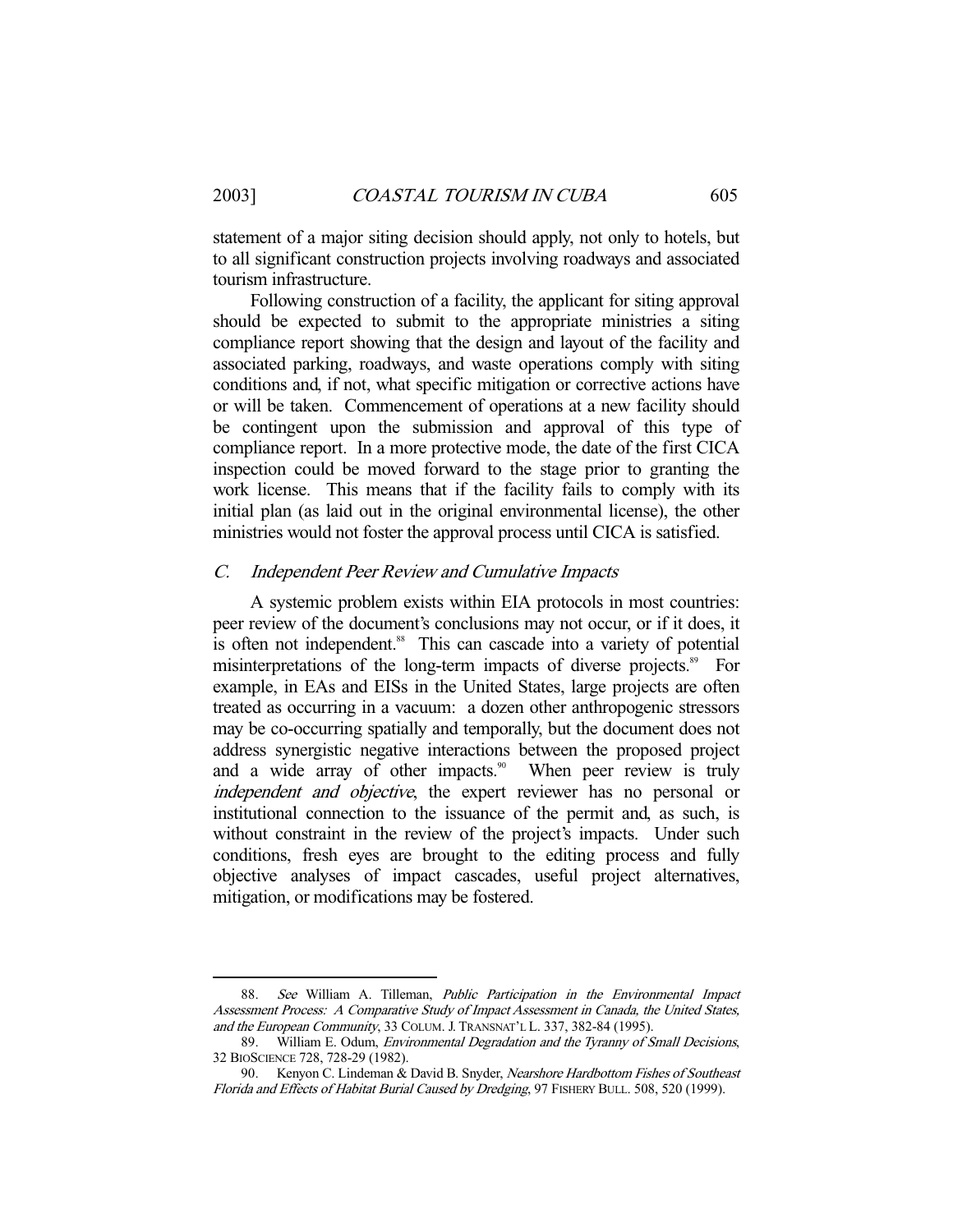The mandate and infrastructure for generating EIAs in Cuba is new.<sup>91</sup> This embryonic nature of EIA protocols, combined with the extraordinary talent pool among Cuban scientists and engineers, suggests that there may be opportunities to lay the foundation for EIA processes in Cuba that are more effective than those in some other countries. An incipient industry to service the license-driven EIA needs of national and foreign investment opportunities is already developing in Cuba. Currently, there are eight accredited EIA-producing institutions in the country, several of these with interesting historical roots. For example, GeoCuba, one of the largest environmental contractors in Cuba with offices in all provinces, is derived from an engineering and geography branch of the Cuban Army. In contrast, the IdO within CITMA, a former component of the Cuban Academy of Sciences, is also now preparing EIAs on a contractual basis. The opportunistic evolution of Cuban research and engineering institutions towards EIAs and the contracts they bring is understandable given dire revenue shortfalls and is increasingly placing many of the most advanced national research scientists in the middle of the EIA process, a situation that is not typical in the United States.

 Cumulative effects can develop even when the impacts of one project alone (the scale of the typical EIA) are subtle, and therefore administratively acceptable. The impacts of seemingly small and independent projects coalesce through time, resulting in degraded coastlines with even less potential for sustainability and endangering long-term economic viability as well. $92$  Because the best environmental scientists in Cuba are becoming directly involved in the EIA development process, independent peer review of potential cumulative impacts may benefit the long-term economic and environmental health of Cuba's coasts.

## D. Long-Term Analyses and Environmental License Compliance Reports

-

 Rigorous assessment of environmental impacts is also constrained in many countries by an absence of follow-up data collection and monitoring after the issuance of a construction or operating permit. In

<sup>91.</sup> See generally Houck, supra note 11, at 23-25 (describing CITMA's responsibilities under Law No. 81).

<sup>92.</sup> Kenyon C. Lindeman, Comparative Management of Beach Systems of Florida and the Antilles: Applications Using Ecological Assessment and Decision Support Procedures, in MANAGING BEACH RESOURCES IN THE SMALLER CARIBBEAN ISLANDS 134, 135 (G. Chambers ed., 1997).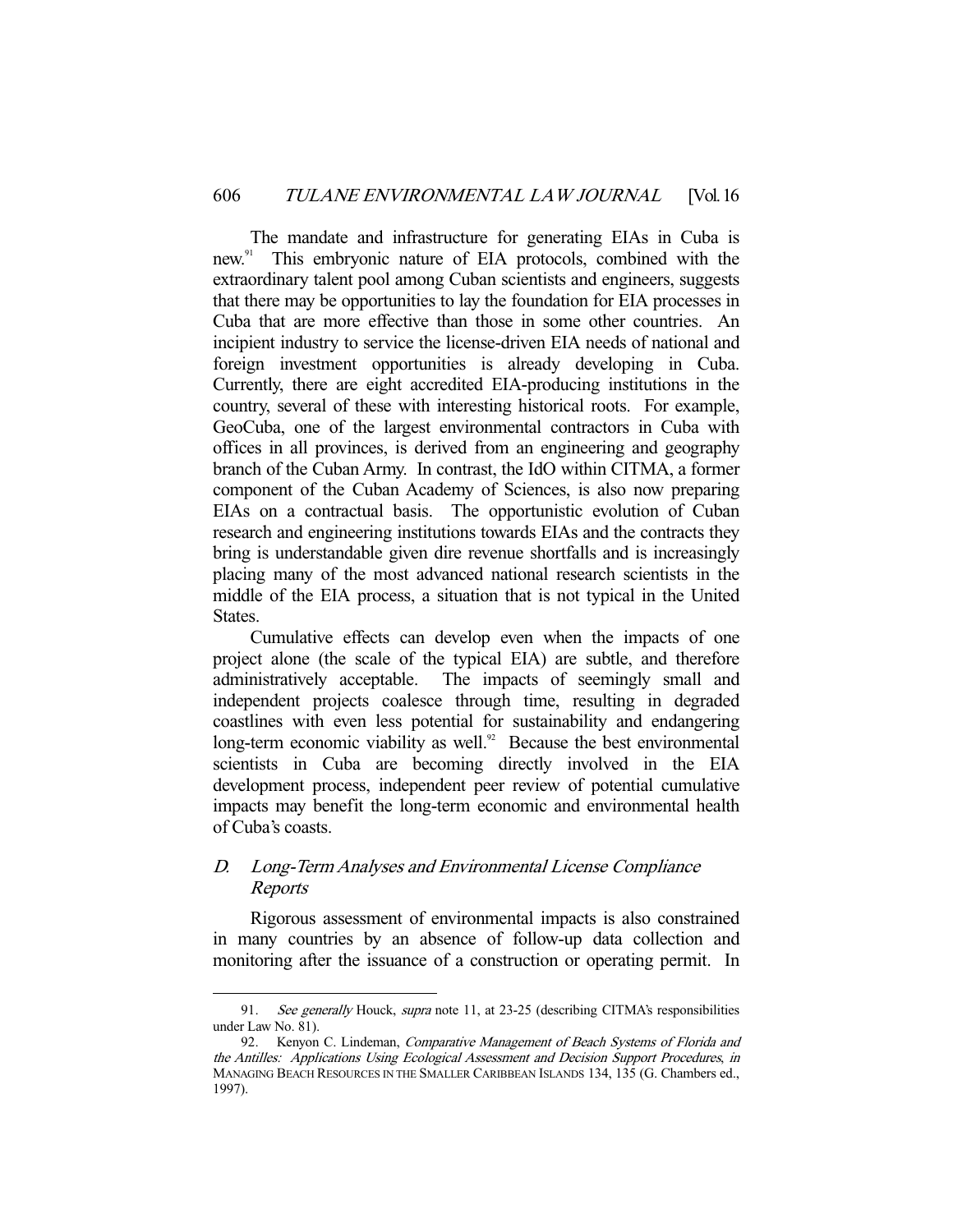the United States, agencies that consult and comment on federal projects permitted by the Army Corps of Engineers rarely receive follow-up information on project construction, mitigation activities, or long-term impacts.<sup>93</sup> Even when strong permit conditions are seemingly in place, the actual long-term impacts of thousands of projects within coastal regions of the United States are still poorly known. Few standardized or accessible databases exist to obtain these data within or across agencies, despite a huge infrastructure theoretically dedicated to leading-edge environmental protection. If Cuban agencies can develop such databases early in their licensing programs, many problems in analyzing long-term cumulative impacts will be avoided.

 A major concern is compliance by a licensee with operating conditions set forth in an environmental license. In the United States and elsewhere, compliance monitoring often does not occur after a permit is issued.<sup>94</sup> One purpose of the Cuban Environmental Recognition process is to provide an incentive for such compliance by licensees.<sup>95</sup> Those conditions, if they are to be meaningful, should include quantifiable and enforceable standards applicable to activities such as sewage discharges, emissions of air pollutants, consumption of energy and water, and the disposal and management of solid and hazardous waste. Furthermore, conditions should also require monitoring to routinely measure compliance. It is useful for a licensee to submit an environmental license compliance report at least annually to CICA. This self-reporting requirement takes the burden off under-resourced and over-stretched regulatory agencies. Such a report should describe compliance and noncompliance with all license conditions, including a description of applicable monitoring systems and monitoring data to support compliance statements. Where the report includes noncompliance information, the licensee should also describe specific actions and strategies that it intends to take to assure compliance with a proposed schedule. For newer facilities, and certainly those financed in part or whole by foreign investments, rapid action may be expected. For older facilities, a slower timetable may be appropriate. These reporting requirements should be included as specific conditions in a license and would inform CICA of areas to target on their regular inspections.

 In addition to annual compliance reports (or more frequent reports for certain discharge operations, such as sewage treatment plants), a

 <sup>93.</sup> Interview with Mike Johnson, Habitat Conservation Division, National Marine Fisheries Service, in Miami, Fla. (Mar. 2002).

 <sup>94.</sup> Id.

 <sup>95.</sup> For a more detailed description, see discussion infra Part V.A.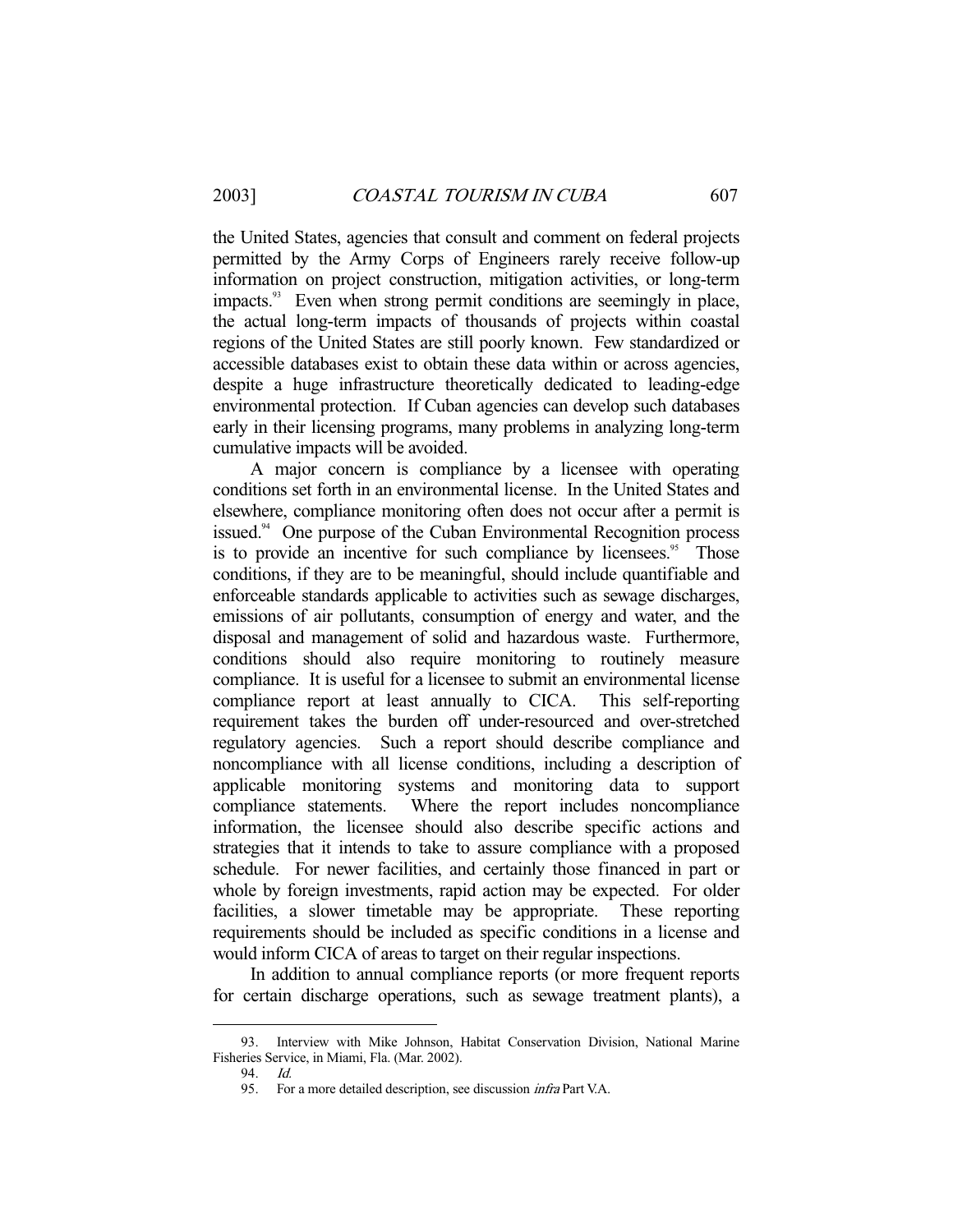licensee should be required to report to CICA any major violation of a condition or incidence of major noncompliance with a condition. For example, if a license includes standards governing the discharge of treated wastewater, and the treatment plant suffers a breakdown, the licensee should be expected to report such a violation immediately to CICA with an explanation of remedial actions. Standardized databases should be maintained so that analyses of long-term impacts and compliance issues can be efficiently accessed.

## E. Incentives for Voluntary Disclosure of Noncompliance Information

 A licensee may be legitimately concerned that voluntary disclosure of noncompliance with a license condition or breakdown backed up with monitoring data may subject it to fines or other penalties. To circumvent reluctance based upon this concern, fines or penalties for noncompliance with license conditions that are not voluntarily disclosed, but are identified only through regulatory inspections conducted by CICA, should be more severe than fines or penalties imposed for noncompliance that the licensee voluntarily discloses to CICA. Leniency in penalty could be granted in cases where the licensee provides measurable proof of appropriate remedial action.<sup>96</sup> Developing protocols and incentives for self-reporting of noncompliance will be especially critical in Cuba in the foreseeable future because CICA and other agencies lack the resources to provide thorough oversight and enforcement.

## V. SUSTAINABLE DEVELOPMENT AND MARKET-BASED INCENTIVES

## A. The Cuban Environmental Recognition Program

 Initiatives for the sustainable placement and operation of coastal tourism facilities were in part pioneered by incentive-based programs using BMPs in the Caribbean and beyond.<sup>97</sup> Useful guides to BMP implementation for diverse business operations are now available from many sources, including useful summaries direct from hotel industry trade organizations.<sup>98</sup> A growing array of regional and international

<sup>96.</sup> See discussion *infra* Part V.B.

 <sup>97.</sup> MARTHA HONEY & ABIGAIL ROME, PROTECTING PARADISE: CERTIFICATION PROGRAMS FOR SUSTAINABLE TOURISM AND ECOTOURISM 19 (2001); Megan Epler Wood & Elizabeth A. Halpenny, Ecotourism Certification and Evaluation: Progress and Prospects, in TOURISM ECOLABELING: CERTIFICATION AND PROMOTION OF SUSTAINABLE MANAGEMENT 121, 128 (X. Font & R.C. Buckley eds., 2001).

<sup>98.</sup> CAST, supra note 12; see also CAST, MEJORES PROTICAS HOTELES DE BAYAHIBE, REPUBLICA DOMINICA (2002).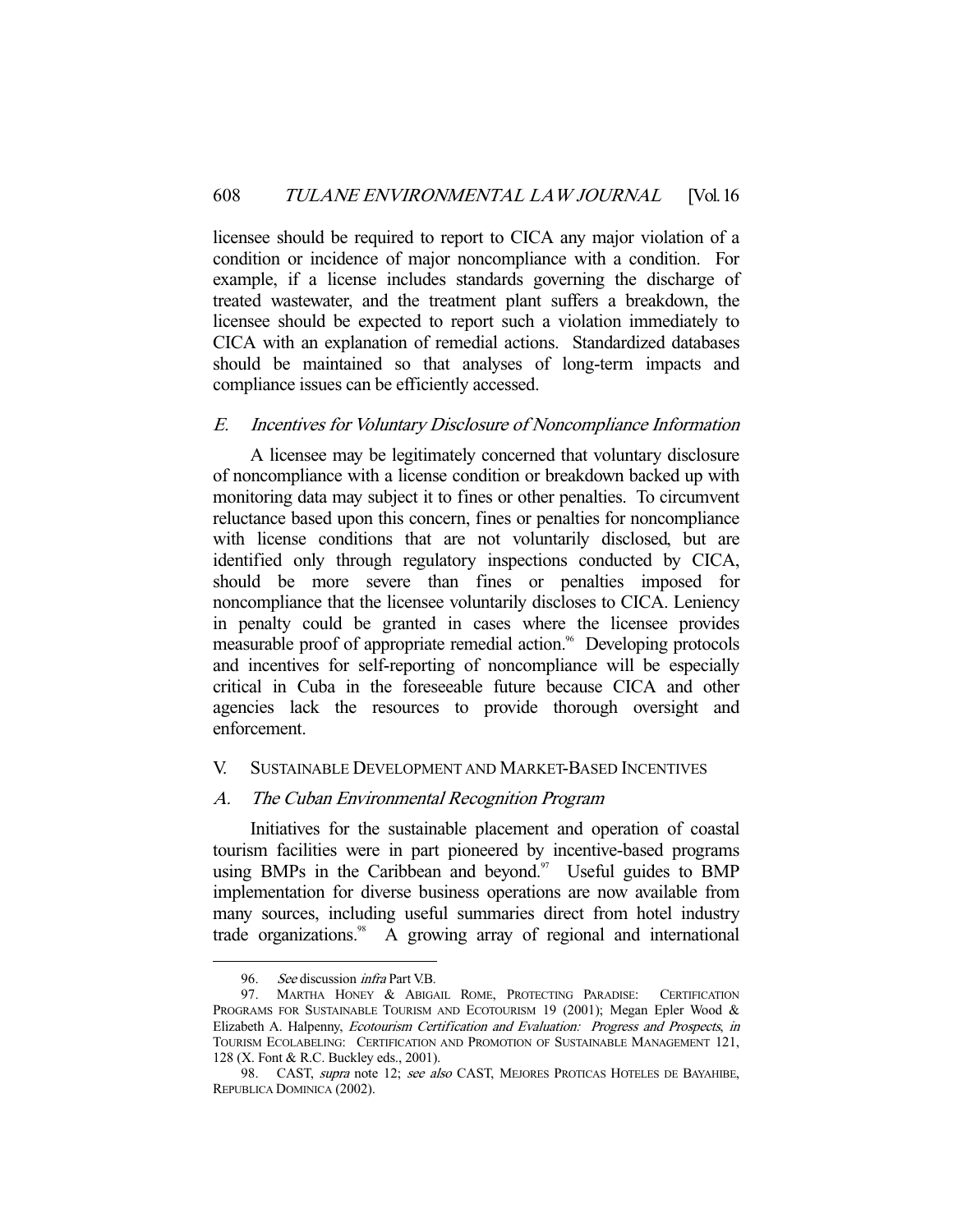schemes now rate environmental sustainability and award "green" certifications or labels in various forms.<sup>99</sup> Business incentives and stringent certification programs can drive BMP implementation if coastal businesses see enhanced returns via improved revenues and lowered operational expenses or increased market share by attracting nontraditional customer bases.<sup>100</sup> As a result, some businesses seeking formal sustainability certification have adopted best practices or lower impacts than predecessors.<sup>101</sup> However, certification standards and assessment methods vary in rigor. As a result, some recipients of certification are free-riding on the performance of others and some claims, because of a lack of accountability, run the risk of becoming mere marketing devices.<sup>102</sup> This "greenwashing" effect dilutes the very purpose of certification and labeling—a means to differentiate a product or company based on measurable adoption of BMPs in order to increase market share or reduce long-term costs.<sup>103</sup> With multiple certification schemes of varying credibility, the utility to the consumer is diminished and may jeopardize the future success of labeling schemes altogether.

 Cuban resource managers have studied eco-certification programs around the world and are encouraging legitimate approaches using both market and agency-based approaches.<sup>104</sup> In 1997, article 44 of Law No. 81 established a national system of environmental inspections that promotes coordination, self-regulation, and voluntary commitments on the part of entities whose activities can have significant environmental repercussions.105 In 2000, CITMA developed guidelines for a broad environmental certification system.<sup>106</sup> In 2001, CITMA formally established an environmental recognition program with a series of guidelines to assess both tourism and general service entities, including factories.<sup>107</sup> An environmental evaluation is the starting point for the

-

107. Id.

 <sup>99.</sup> ECOTOURISM & CERTIFICATION: SETTING STANDARDS IN PRACTICE 38-39 (Martha Honey ed., 2002).

 <sup>100.</sup> Id. at 39.

 <sup>101.</sup> Id.

 <sup>102.</sup> Martha Honey, Who Owns Paradise?: Strong Certification Programs Separate Genuine Ecotourism from Greenwashing Fast-Buck Artists, E MAG., available at http://www. emagazine.com/july-august\_2002/0702feat1sb2.html (last visited Aug. 2002); see also Ralf C. Buckley, Turnover and Trends in Tourism Ecolabels, in TOURISM ECOLABELING: CERTIFICATION AND PROMOTION OF SUSTAINABLE MANAGEMENT 189 (X. Font & R.C. Buckley eds., 2001).

<sup>103.</sup> Buckley, *supra* note 102, at 189.

<sup>104.</sup> Interview with Norman Medina, *supra* note 33.

 <sup>105.</sup> Ley del Medio Ambiente, LEY NO. 81 [Environmental Law, LAW NO. 81], art. 44 (1996) (Cuba), translated in CUBAN ENVIRONMENTAL LAW, supra note 15, at 21.

 <sup>106.</sup> Interview with Martha Senti Darias, Directorate of the Environment, in Havana, Cuba (July 3, 2002).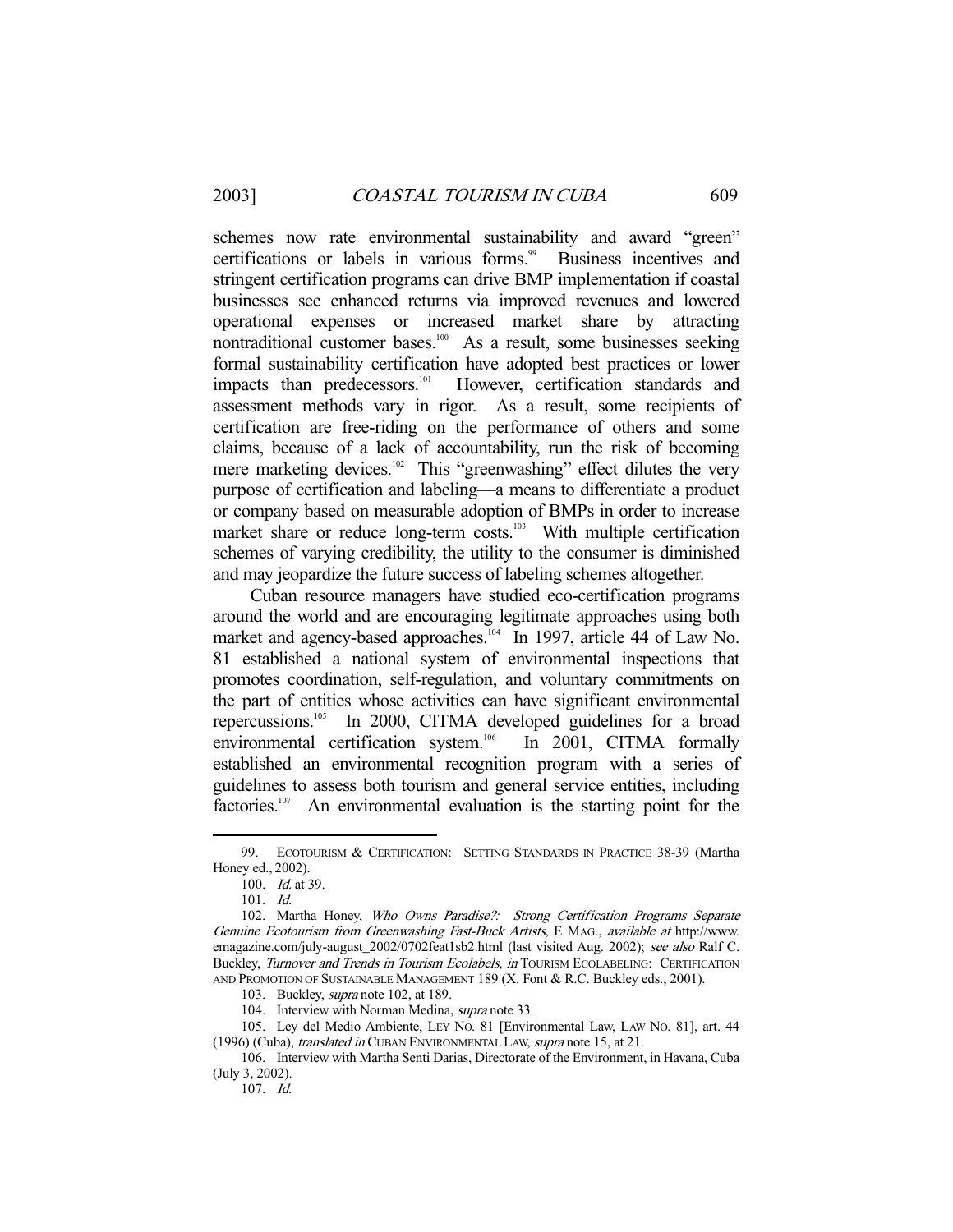crafting of a subsequent action plan that implements a wide array of BMPs, and is required when seeking an Environmental Recognition Seal (sello).<sup>108</sup> CICA and CIGEA, working through representatives within the provincial delegations are responsible for assessing and awarding the sello.<sup>109</sup> These are given to those general service entities or tourism operations with an action plan that adheres to and delivers on a wide array of sustainability criteria.<sup>110</sup> The guidelines inquire about environmental management, monitoring, compliance, and training systems (all similar to typical ISO 14000 queries), energy and water consumption, wastewater and solid waste management, and noise and community impacts.<sup>111</sup> All of this is supported by preliminary and continuing inspections.<sup>112</sup>

 Pursuant to Resolution No. 27/00, sello recipients receive an official certification that can be used, in the case of hotels, for advertising to the green tourism sector.<sup>113</sup> The Hotel Meliá Varadero is the only hotel recognized to date and has seen increased profits since receiving the sello. Despite there being only a few successful entities in the application process, those interested in the recognition represent both foreign and Cuban entities, new and old.<sup>115</sup> A primary reason for the lack of applicants so far is that companies have trouble complying with many environmental standards.<sup>116</sup> It is not that standards and criteria are necessarily more stringent than in other countries, but that existing Cuban facilities are often very old or under-engineered (e.g., liquid waste is often a major problem because waste treatment facilities either do not exist or are old and sub-standard).<sup>117</sup> However, the Hotel Meliá Varadero is a newer facility. New companies have a greater chance of complying if wide arrays of key BMPs are built into the process upfront. Industrydeveloped guidelines for implementing such BMPs are available in manners directly applicable in Cuba.<sup>118</sup>

 The Cuban Environmental Recognition system is limited not only by financial constraints on up-front infrastructural improvements, but by other factors as well. For example, there are few formal attempts to

 <sup>108.</sup> Id.

 <sup>109.</sup> Id.

 <sup>110.</sup> Id.

 <sup>111.</sup> Id.

 <sup>112.</sup> Id.

 <sup>113.</sup> Id.

 <sup>114.</sup> Id.

 <sup>115.</sup> Id.

 <sup>116.</sup> Id. 117. Id.

<sup>118.</sup> CAST, supra note 98.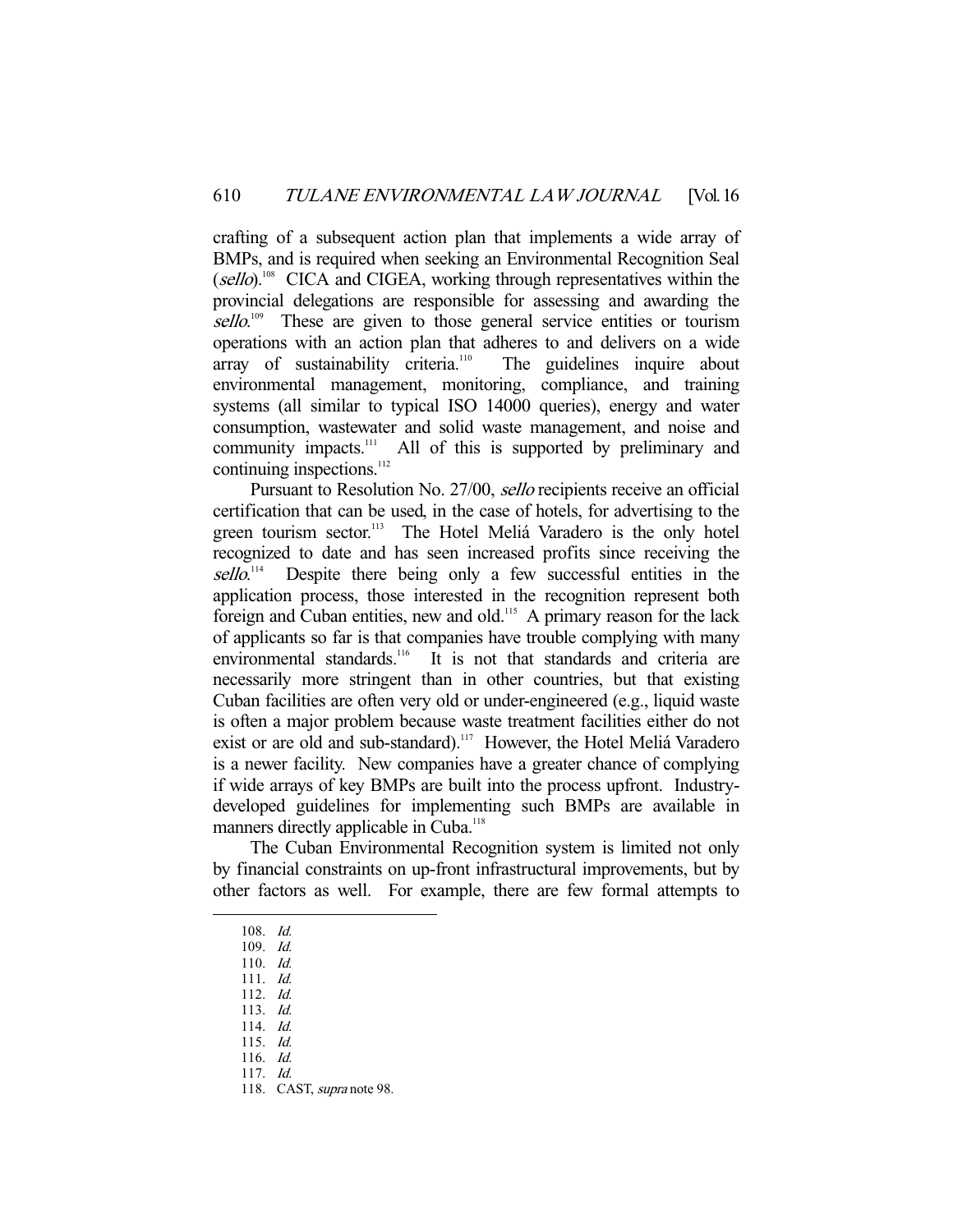comparatively rank the performances of the participating general service or tourism operations. A grading system similar to the one used for the Certification of Sustainable Tourism (CST) program in Costa Rica could be developed to set a minimum bar for these certification candidates.<sup>119</sup> Certification programs at any level should also address three basic issues: health and safety standards (many of which are required by law), quality and service of the operation, and standards for assessing environmental and social impacts of hotels, resorts, and travel programs.<sup>120</sup> In Cuba, emphasis on the former attributes is not fully developed while impacts on urban environments and cultural and historical values are evaluated by officials from the provincial delegations.<sup>121</sup> However, the Environmental Recognition conditions currently do not deal directly with siting-type issues handled primarily during the land-use planning and EIA processes.<sup>122</sup>

 The Environmental Recognition Resolution is intended not only to ensure that permitted enterprises comply with the conditions in their environmental licenses, but also to foster the routine and widespread use of BMPs that exceed typical wastewater, solid waste, energy, and related standards. Because Cuba does not have laws comparable to the Clean Water Act and Clean Air Act found in the United States, standards for discharge of waste to surface waters, air, and soil are based on "ambient" standards, not technological standards.<sup>123</sup> This approach failed in the United States pre-1970 mainly due to the complexities in working back from ambient conditions to discharge constraints for particular sources of pollution.124 Potentially, CITMA could develop technology-based effluent and emissions standards for tourist industry operations. In this manner, every new hotel investor would face identical requirements in terms of level of treatment.

 Although most operations do not currently meet Cuban standards for sustainable development recognition, if they do adopt a series of BMPs in the future they should be credited for it. Setting the bar too high initially can constrain any incentive-based value, particularly in developing countries with extremely limited resources for leading-edge

<sup>119.</sup> HONEY & ROME, *supra* note 97.

<sup>120.</sup> Honey, *supra* note 102.

 <sup>121.</sup> See RESOLUCIÓN NO. 27/00 [RESOLUTION NO. 27/00] (2000) (Cuba).

 <sup>122.</sup> See id.

<sup>123.</sup> See Houck, supra note 11, at 58.

<sup>124.</sup> See Oliver A. Houck, Of Birds, Bats and B-A-T: The Convergent Evolution of Environmental Law, 63 MISS. L.J. 403, 417-28 (1994); see also Oliver A. Houck, TMDLs: The Resurrection of Quality Standards-Based Regulation Under the Clean Water Act, 27 ENVTL. L. REP. 10,329, 10,333 (July 1997) [hereinafter Houck TMDLs].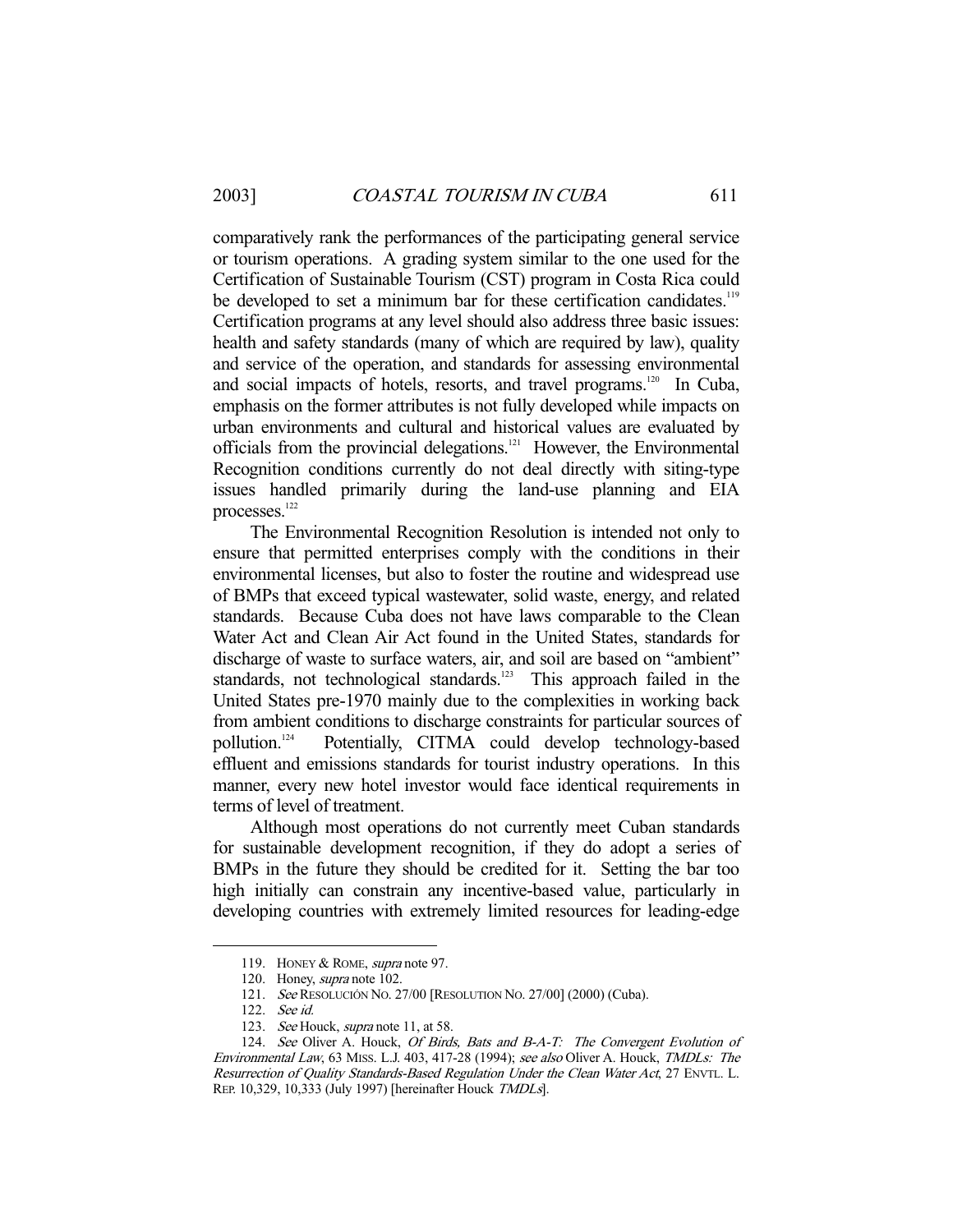facility construction or the retrofitting of existing operations. There may well be a need for a revision of standards to differentiate between existing and future developments, large-scale and small-scale hotels, and traditional leisure tourism and more active eco-tourism. This is the case in some certification systems with graduated ratings that encourage initial adoption, coupled with different categories of tourism offerings to avoid misleading comparisons.<sup>125</sup> Such distinctions could ultimately allow for the definition of different environmental recognition categories. Up-front discussion of these options among agencies, business operators, nongovernmental organizations, and academics will expedite the adoption of useful and tractable standards for both business operations and certification.

 It would be advantageous if CITMA could create comparable incentives for licensed firms to perform better than their environmental licenses require or for unlicensed enterprises (presumably those in existence prior to Resolution No. 77/99) to perform better than negotiated standards require. To do this, CITMA could create a "Superior Environmental Recognition" designation. It could even have three tiers of recognition. In doing this, CITMA would have to determine how much better an enterprise would have to perform above standards or norms in each category to qualify. For example, the higher level recognition could require that the siting of a hotel and all associated infrastructure, including roadways, not disturb any sensitive environmental areas (such as wetlands, dunes, or shallow water habitat), that energy systems be extremely efficient, and that wastewater treatment include some degree of nitrogen removal. Further, CITMA could offer an incentive to enterprises to report violations of standards or other license requirements expeditiously by offering reduced penalties for such voluntary disclosure versus violations found through CICA regulatory inspections.

#### B. Environmental Protection Fees to Fund Sustainable Management

 To enhance the quality of life for its citizens and to maintain sustainable tourism revenues, Cuba needs to make major investments immediately in wastewater treatment, stationary and mobile emission controls, solid waste management, including recycling, and other modernizations. These investment needs are urgent (e.g., currently

<sup>125.</sup> Both benefits and problems can arise from graduated ratings. See Amos Bien, Environmental Certification for Tourism in Central America: CST and Other Programs, in ECOTOURISM & CERTIFICATION: SETTING STANDARDS IN PRACTICE, supra note 99, at 148-49.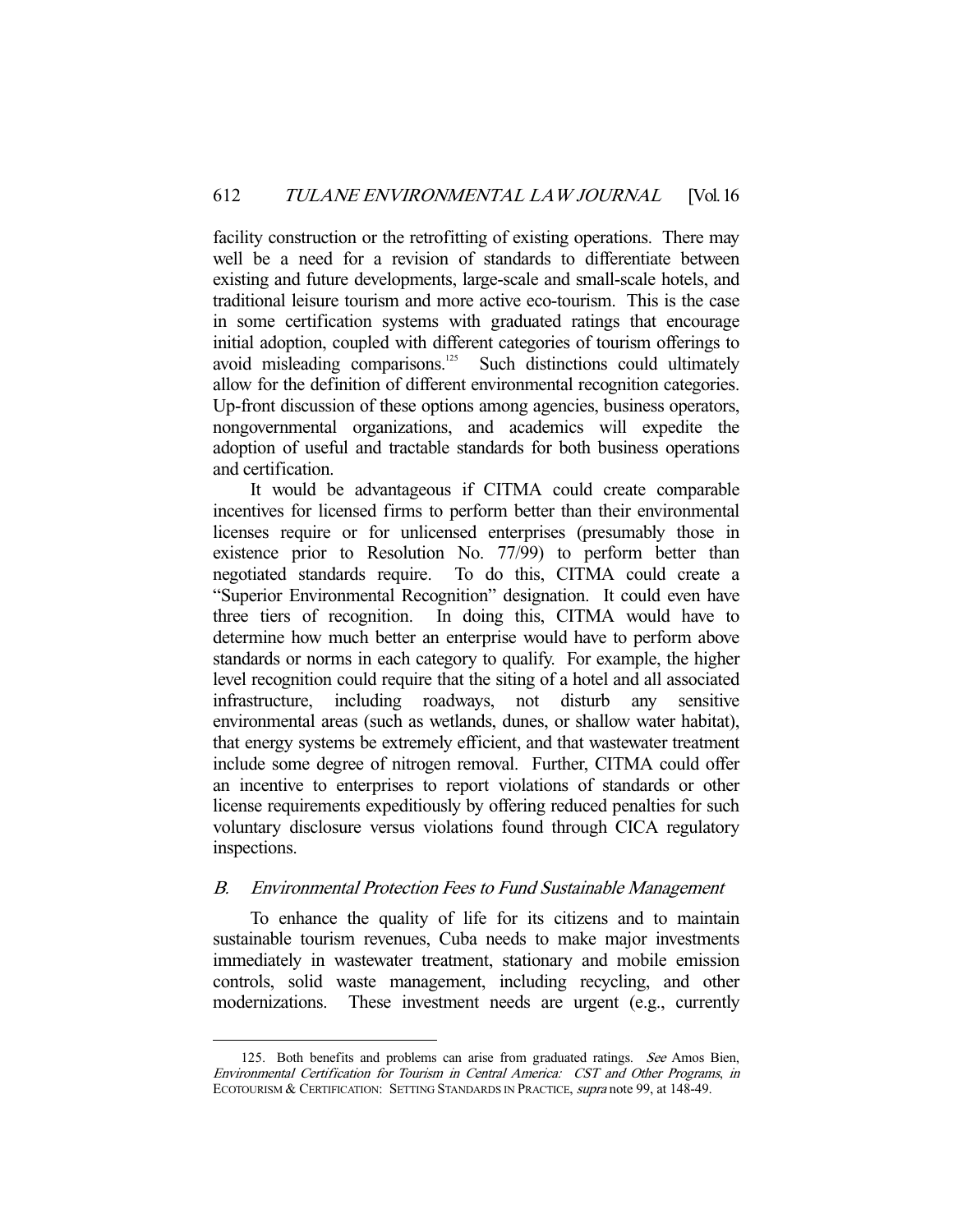sewage rarely receives even secondary treatment) and will only grow. The money required for such capital needs far exceeds current agency budgets for repairs and renovations and Cuba will need to be creative in how it generates revenues sufficient for this daunting task. One place it should look is its National Environment Fund, authorized under articles 65 and 66 of Law No. 81. The fund currently receives only approximately  $$250,000$  annually.<sup>126</sup> These funds are largely derived from licensing costs for new construction projects and fines, and are expended largely on restoration projects and protected areas.<sup>127</sup> Although managed by a board represented by multiple sectors, the fund has little legal identity and insufficient sources of revenue.<sup>128</sup> Building this fund and dedicating monies from it to environmental infrastructure improvements would support the country's efforts to grow in manners that ensure long-term sustainability.

 Given the lack of financial resources available for capital requirements, an immediate question is how the tourist economy itself could help to finance badly needed sustainable infrastructure improvements through a better-resourced environmental fund or other pathways. Following examples from many other countries, there are opportunities to fund such needs through existing but underutilized feebased systems with dedicated revenues for audited environmental programs.129 The impact of the fees can be insignificant at the individual level but cumulatively important for protecting the long-term investment. As the number of tourists increases, particularly tourists from Western Europe and North America who are seeking ecologically high-quality destinations, dedicating finances to maintain fully functioning coastal areas are extremely cost-effective economic and social investments.<sup>130</sup>

 Given the central role of tourism in Cuba's new economy, it is both logical and appropriate that Cuba should look to the tourism industry as a source of revenues to directly support environmental protection. There are also existing precedents for environmental fees.<sup>131</sup> One source of funding could be a hotel fee clearly linked to environmental protection

 <sup>126.</sup> Raul Garrido, Address at the Conference on the Future of Environmental Law in Cuba (Aug. 15, 2002).

 <sup>127.</sup> Id.

 <sup>128.</sup> Id.

<sup>129.</sup> See, e.g., ENVTL. TAX POLICY INST. VT. LAW SCH., THIRD ANNUAL GLOBAL CONFERENCE ON ENVIRONMENTAL TAXATION, ABSTRACTS (2002), at http:www.vermontlaw.edu/ elc/emp\_envirotaxcon\_template.cfm?doc\_id=141.

<sup>130.</sup> See ORG. OF AM. STATES, THE FINANCING REQUIREMENTS OF NATURE AND HERITAGE TOURISM IN THE CARIBBEAN (1995).

 <sup>131.</sup> Ley de la Inversión Extranjera, LEY NO. 77 [Foreign Investment Law, LAW NO. 77], art. 50 (1995) (Cuba).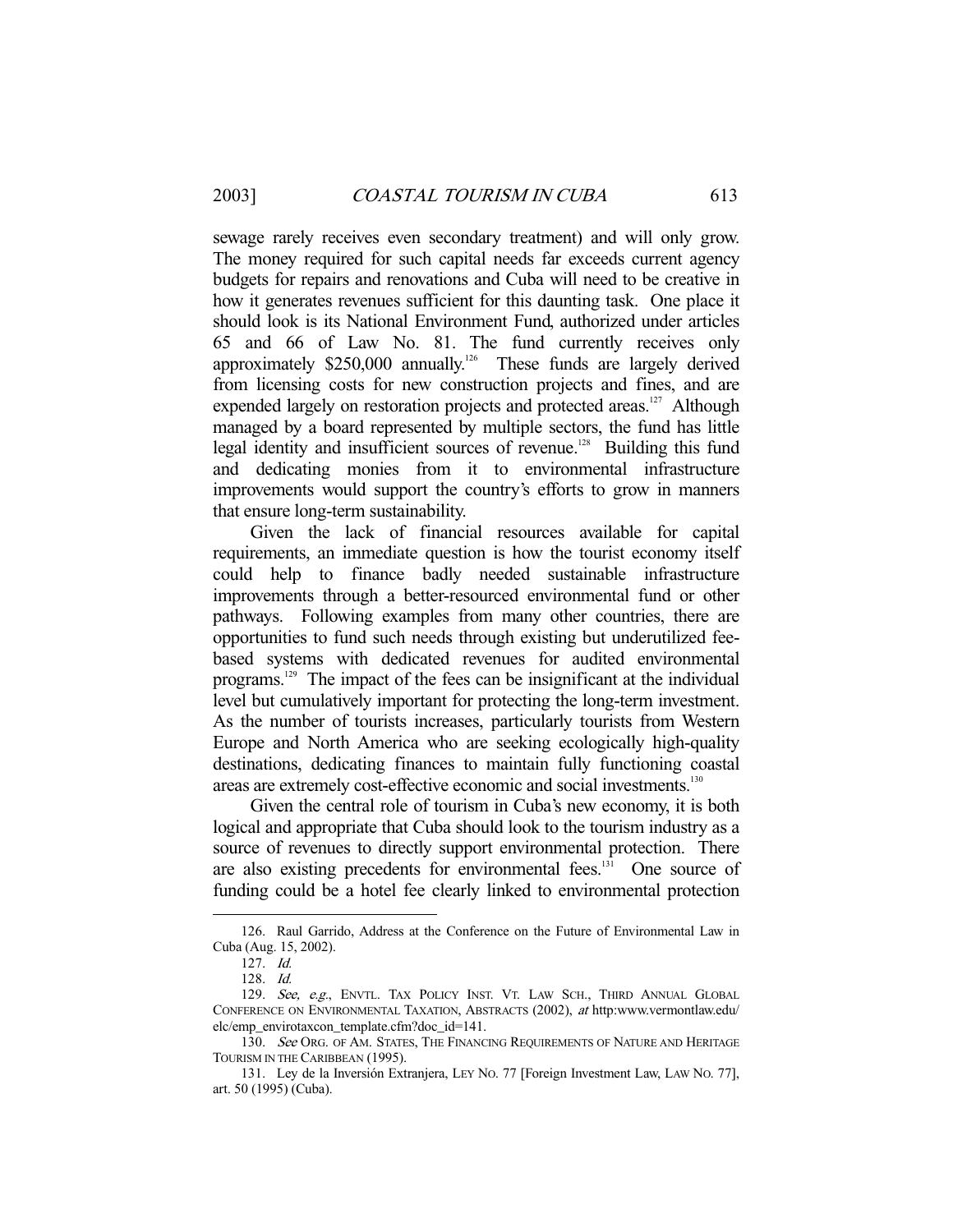activities. The fee could be termed and marketed as a clean water, green, blue, or environmental protection fee and would be based on bed-tax models that occur throughout the hotel industry in nearby tourism centers (Miami, Florida; San Juan, Puerto Rico). However, instead of proceeds going primarily to tourism promotion campaigns, they would go towards protecting the natural resources that support long-term tourism. Some government and hotel industry interests may initially be concerned that any fee may have an anti-competitive effect that would cause some tourists to go elsewhere. However, most Caribbean, U.S., and European coastal resorts already have a range of expensive fees and taxes on services, including hotel and bed taxes.<sup>132</sup> Thus, many tourists to Cuba would not be surprised to encounter an additional, small fee (e.g., \$1-2 per night on a hotel bill), and many should be impressed by the environmental innovation it implies upon their use of this vendor.

 Cuba could initially adopt a very modest fee in the order of 2-3% of a nightly room charge, a percentage that may generate \$20 to \$30 million per year for an environmental fund at the current visitation rate since almost two million tourists spend \$1 billion annually, approximately half of which is for hotel room charges.<sup>133</sup> As the number of tourists will surely rise when the U.S. travel ban ends, such a hotel environmental fee would provide an increasing level of revenues for this fund. Millions of foreign and U.S. tourists already routinely pay \$20-\$50 per person per day to visit artificial marine ecosystems in Florida such as SeaWorld or the Miami Seaquarium. Nominal room fees for dedicated environmental funds, like small user fees in protected areas, are excellent investments for long-term protection of coastal ecosystems and the economic origins they drive. $134$ 

 The use of revenues from any such fees should be administratively limited to the financing of critical water and land infrastructure investments that will protect resources of benefit to tourists and citizens of associated communities. The purpose of environmental fees should rarely be to pay for environmental improvements that hotel investors could and should be undertaking directly (e.g., to receive permits or environmental recognitions), with few exceptions and under very specialized conditions. For example, many improvements dealing with wastewater treatment for a new hotel should be addressed through the

 <sup>132.</sup> Puerto Rico, for example, levies a \$22 USD per night 'resort tax' on guests staying in various San Juan hotels.

<sup>133.</sup> Interview with Norman Medina, *supra* note 33.

 <sup>134.</sup> Ricardo Anzola Betancourt, Presentation at the Conference on Sustainable Reef Management, in Cayo Coco, Cuba (Sept. 18, 2002).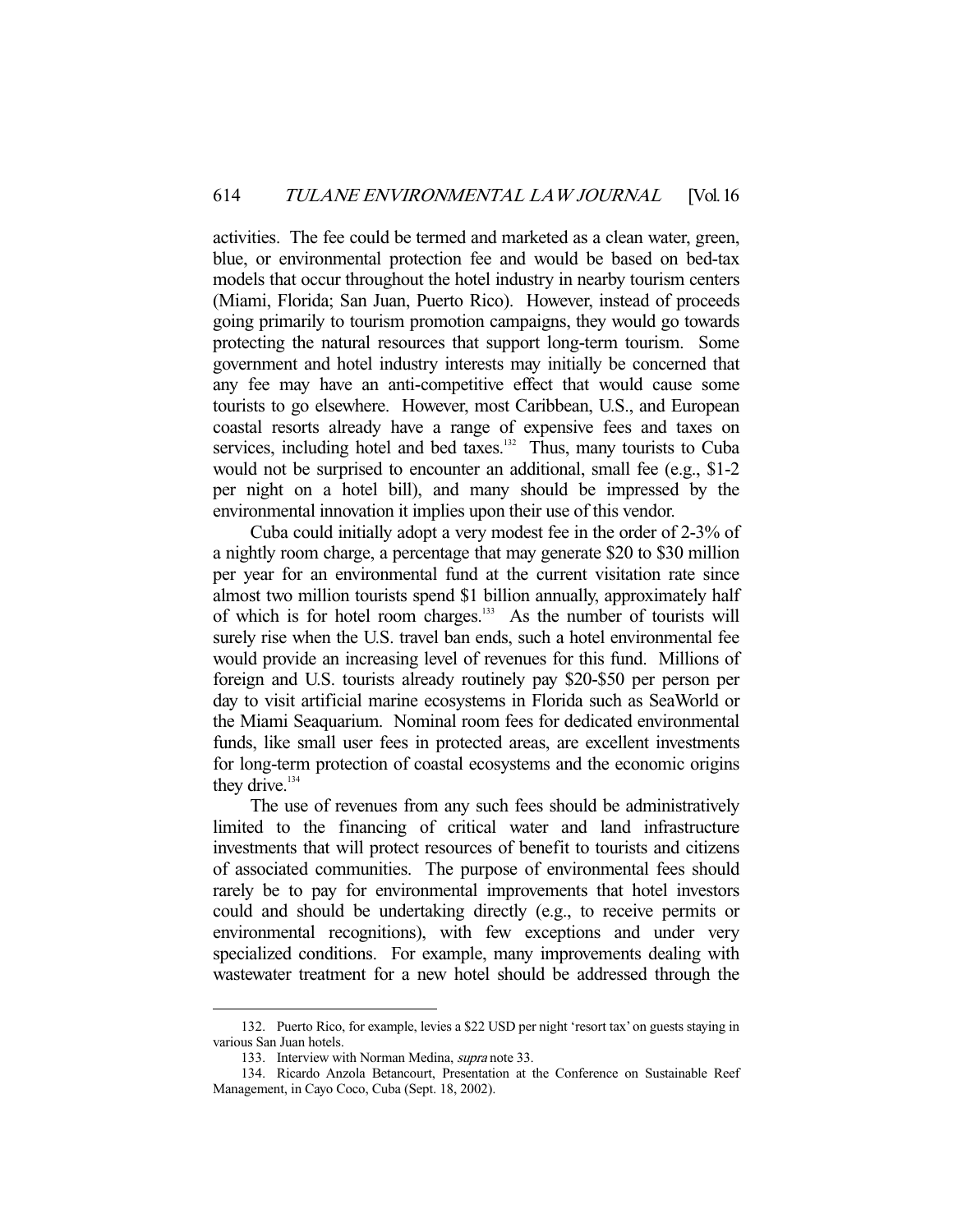-

environmental license process and EIA procedures. Monies generated from environmental fees should be dedicated to financing larger-scale improvements that investors and developers could not be expected to finance themselves. In addition, such fees could also help finance badly needed staff for duties such as the management of protected areas. Clearly, independent oversight and auditing of the funds collected and subsequent expenditures are needed, as well as transparency in decision making.

 While foreign investors and the Cuban government could include provisions for fees to protect the environment in their investment agreements that would be hidden from tourists, there are potential advantages to structuring and marketing this fee as an explicit, retail fee or tax. Cuba, like other Caribbean nations that are struggling to confront problems of poverty, typically has few alternatives to under-investment in environmental infrastructure. Such a revenue source would encourage Cuba to invest significant funds in environmental protection and would give its environmental and planning ministries additional political clout to put together a comprehensive capital program for environmental protection and improvements. For this fee to be fully supported, an integrated education project for businesses, tourists, and travel agencies should be developed to describe Cuba's environmental needs, its environmental protection programs and plans, and the investment of fund revenues. If unable to fully commit to such a fund in the near-term, it could initially adopt an interim program for volunteer environmental hotel fees. Such programs have been successfully used in central Europe to accomplish the same goals.<sup>135</sup> Ensuring that funds are dedicated solely to legitimate projects will be critical. Certainly, most sectors can understand the value of upgrading sewage treatment and the water supply, retrofitting factories and automobiles with pollution control equipment, expanding solid waste recycling, and restoring degraded wetlands.

## VI. CONCLUSIONS: CREATING OPPORTUNITIES FROM CHALLENGES

 Substantial changes in the level of coastal development within Cuba are not avoidable over the intermediate term. Policy and science experts in Cuba recognize this and, subsequent to the statutory firewall they created with Law No. 81, they are now following through with an array

 <sup>135.</sup> Interview with Michael Brown, former President of Thomson Travel, a major European travel company (Nov. 2002) (regarding volunteer environmental hotel fees in Prague in the late 1990s). Payment of these fees was *optional* and most travelers witnessed paid the additional fee.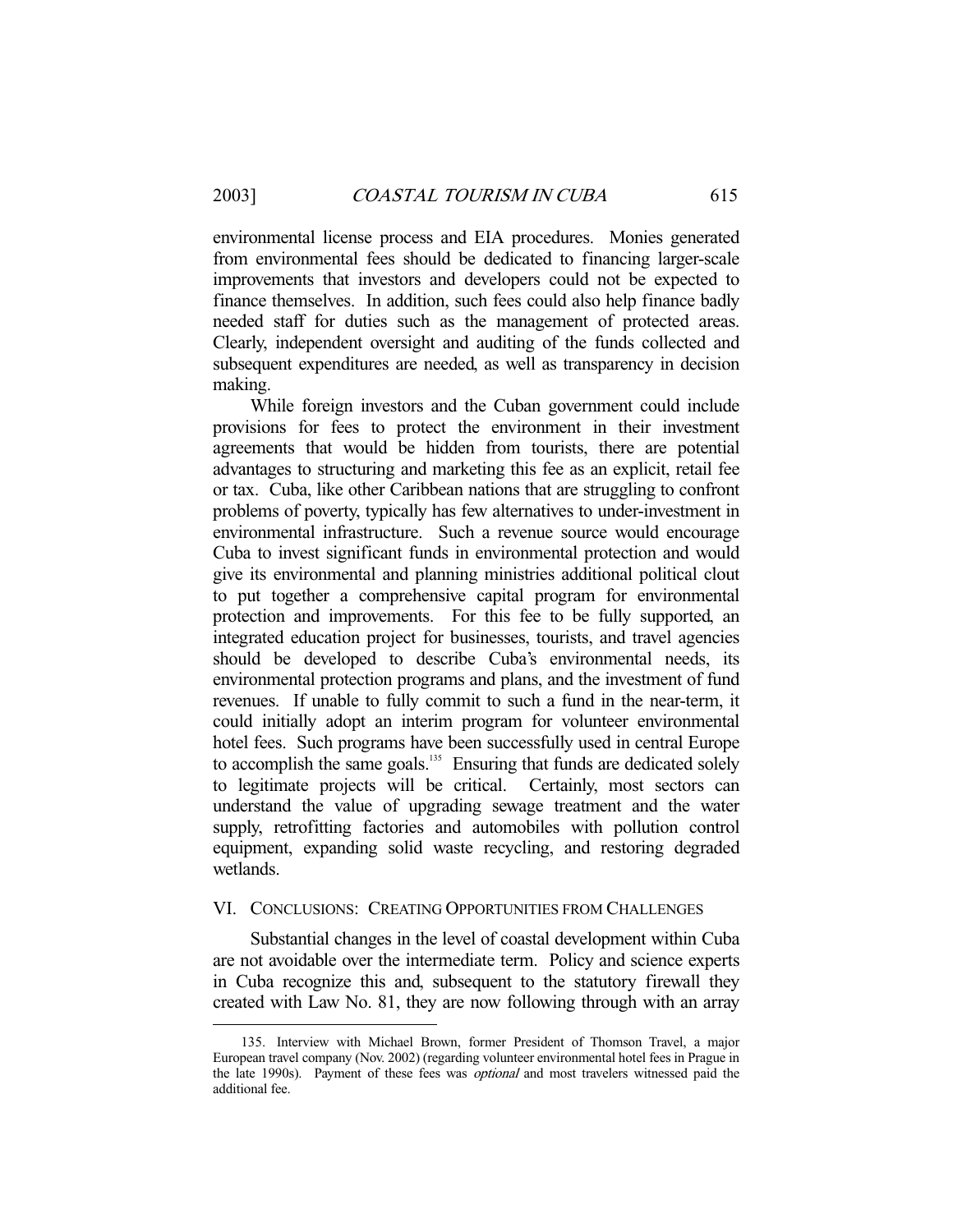of strategies that attempt to ensure that new development is well planned, sited, and built. The constraint in successfully achieving long-term environmental protection objectives is certainly not talent. The human capital in Cuba is extraordinary and a fitting match to the coastal resources they are working to manage. The most serious constraints involve the most basic of resource limitations. Coupled with the dynamics of recent change in Cuba, the mix is complicated and nonlinear: most predictions about the economic and administrative future of Cuba are tenuous.<sup>136</sup> In addition, within almost all environmental agencies and legal pathways, the current systems for managing coastal development are less than six years old and must develop and adapt within one of the most dynamic political landscapes in the hemisphere.<sup>137</sup> In many countries, nongovernmental organizations have driven some of the most critical environmental policy initiatives.<sup>138</sup> The role of local Cuban environmental nongovernmental organizations should become increasingly significant over time.<sup>139</sup> Environmental policymakers and managers must be flexible without sacrificing rigor, and willing to fortify existing administrative approaches when needed.

 In terms of the growing pressures from tourism, enhancing the quality of the regulatory process (especially land-use planning, construction permitting, and EIAs) is essential and can include new and tractable ideas here and in companion pieces.<sup>140</sup> However, regulatory approaches alone will not be enough. $141$  Developing and implementing market-based incentives will be necessary for long-term sustainability. As the Caribbean tourism industry seeks to reinvent itself by increasing regional cooperation, a key challenge for environmental managers will be to reach out to traditional tourism sectors, learn their language, and explain why and how protection of the coastal environment can improve the long-term financial bottom-line.<sup>142</sup> An array of publications in the

<sup>136.</sup> See Houck, *supra* note 2, at 528-31.

<sup>137.</sup> *Id.* at 531.

<sup>138.</sup> Houck *TMDLs, supra* note 124, at 10,333.

<sup>139.</sup> Fredric Evenson, A Deeper Shade of Green: The Evolution of Cuban Environmental Law and Policy, 28 GOLDEN GATE U. L. REV. 489, 514 (1998).

<sup>140.</sup> See generally Whittle et al., supra note 36, and a number of other articles within this Special Issue of the Tulane Environmental Law Journal.

 <sup>141.</sup> Santos, supra note 15, at 18-19.

<sup>142.</sup> Edwin Ali, Bahamas P.M. Calls for Reinvention of Tourism, CARIBBEAN TODAY, Nov. 2002, at 27.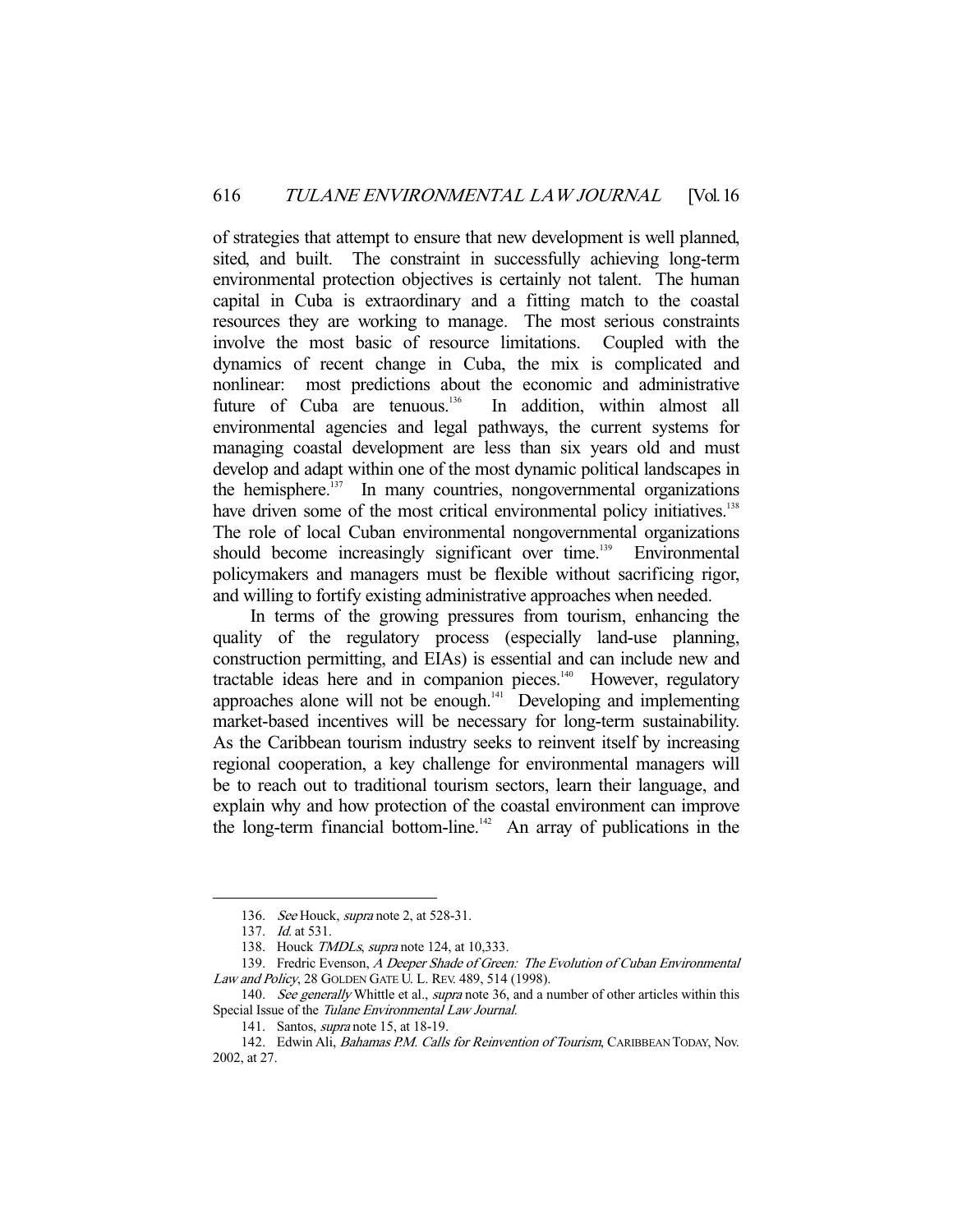growing fields of environmental economics<sup>143</sup> and sustainable tourism lay foundations to initiate this much-needed dialogue.<sup>144</sup>

 A greater appreciation of place distinctiveness is now being heralded as one of the fundamental contributors to the economic survival of coastal resorts.145 Cuba is among the most ecologically, culturally, and historically diverse countries in the Caribbean. It should be very competitive in terms of place distinctiveness over the long-term if its distinctive coastal areas are managed in rigorous and sustainable manners. Critical coastal areas around the island and its submerged shelf should be added to the National System of Protected Areas to provide biodiversity and fisheries protection at least at the level of Natural Reserve, National Park, or Ecological Reserve.<sup>146</sup> Due to the natural and economic specifics of tourism in many areas, it is not realistic to focus only on ecotourism in the strict sense. Rather, the broader concept of "sustainable tourism" (articulated by MinTur as containing four pillars economic, environmental, cultural, and social $147$ ) is a more effective framework, though more rigorous ecotourism opportunities can play an important role in setting higher standards for the protection of the natural and cultural environment.<sup>148</sup> The coastal tourism industry has seen variations in the lifecycle of the traditional resort and is now developing new approaches to avoid boom-and-bust cycles in some resort areas.<sup>149</sup> In Cuba, BMPs that reduce impacts and save money should be a major focus for reducing this boom-bust cycle and a central component of the curricula of the tourism schools around the island. Such approaches can dovetail with rigorous eco-certification programs to produce synergistically positive and affordable innovations in sustainable coastal management.

 It is critical to recall that within almost any agency or administrative pathway in Cuba, the modern processes for environmental protection are

<sup>143.</sup> Andrew Balmford et al., *Economic Reasons for Conserving Wild Nature*, 297 SCIENCE 950 (2002).

<sup>144.</sup> See generally ECOTOURISM & CERTIFICATION: SETTING STANDARDS IN PRACTICE, supra note 99.

<sup>145.</sup> Sheela Agarwal, Restructuring Seaside Tourism: The Resort Lifecyle, in ANNALS OF TOURISM RESEARCH 25-55 (2002).

 <sup>146.</sup> Del Sistema Nacional de Áreas Protegidas, DECRETO-LEY NO. 201 [Decree Law of the National System of Protected Areas, DECREE LAW NO. 201], arts. 10-18 (1999) (Cuba).

<sup>147.</sup> Interview with Norman Medina, *supra* note 33.

<sup>148.</sup> WORLD TRADE ORG., WORLD ECOTOURISM SUMMIT: FINAL REPORT 65 (2002); see also ECOTOURISM & CERTIFICATION: SETTING STANDARDS IN PRACTICE, supra note 99, at 373 (discussing the Mohonk Agreement).

<sup>149.</sup> Agarwal, *supra* note 145, at 25.